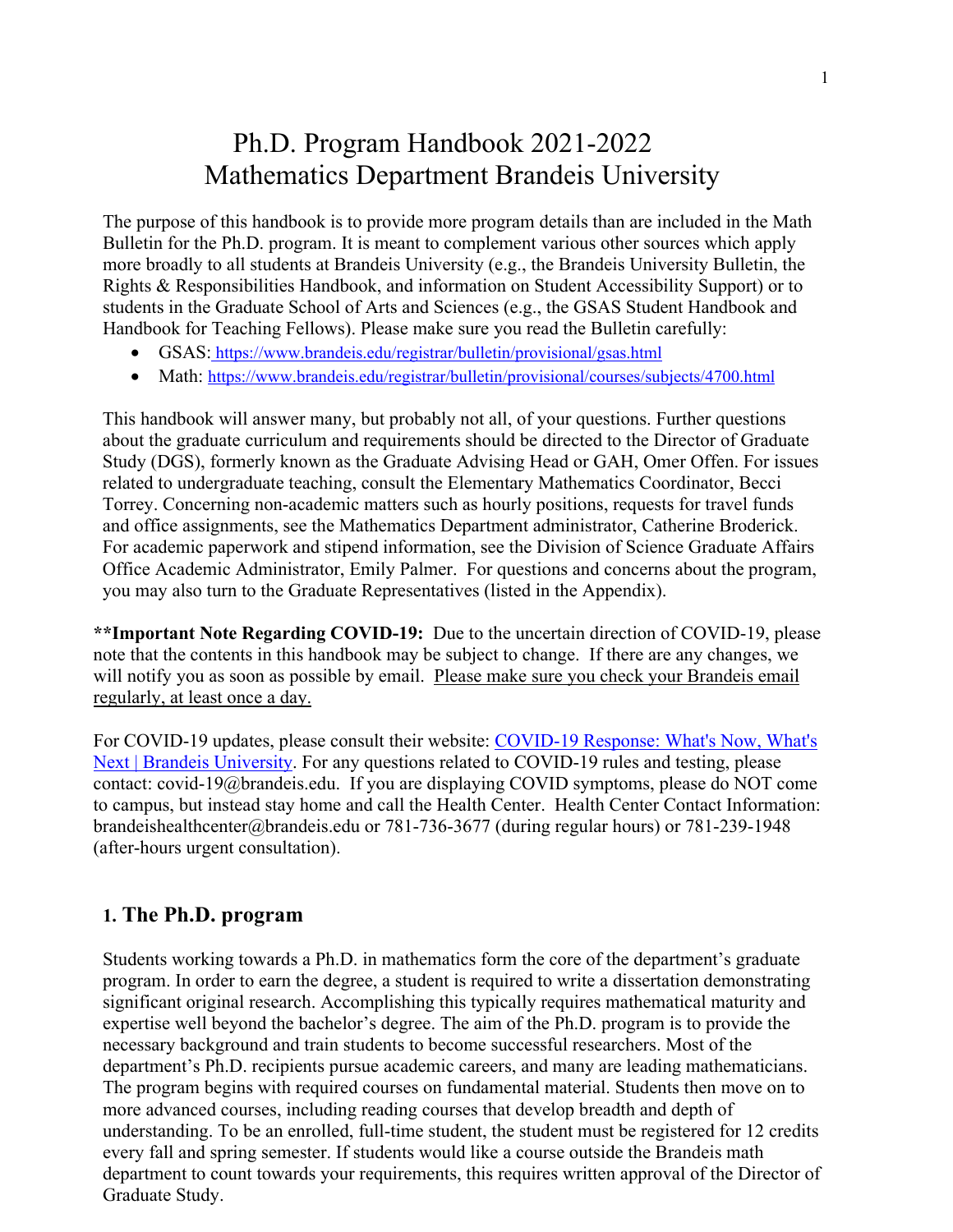By the end of their second year, students should select a dissertation advisor and, by the end of their third year, students should complete their major exam. Students are encouraged to complete their minor exam in their second or third year but must pass it no later than their fourth year. The major exam initiates the stage in which students focus primarily on thesis research under the supervision of their thesis advisor. Students also go through a teaching apprenticeship program that trains them to become effective teachers and each student is required to teach their own section of pre-calculus or calculus for at least four semesters. *(Special COVID-19 guidelines: students who taught in spring or fall 2020 will have the option of teaching three semesters and grading an additional semester. This exception is due to the amount of work required for remote teaching).* Ph.D. students making satisfactory progress towards their degree are ordinarily given five years of funding, including a full tuition scholarship, health insurance and a stipend, so that they can focus on their studies and research.

**1.1 The first-year program; required courses**. Our first-year program is devoted to building a strong mathematical foundation.

All students are required to master the material of the following four core courses: Math 131a (Algebra I), Math 141a,b (Real and Complex Analysis), and Math 151a (Topology I). In addition, students are required to take at least three of the following seven courses: Math 131b (Algebra II), Math 140a (Geometry of Manifolds), Math 151b (Topology II), Math 161a (Advanced Bifurcation Analysis in Dynamical Systems), Math 162a (Numerical Methods for Scientific Computing), Math 165a (Probability), and Math 164a (Partial Differential Equations).

Each student is responsible for mastering the material in these courses. This requirement can be fulfilled in one of two ways:

- (1) Take the course and earn a satisfactory grade that is a grade B- or better, although PhD students should aim for getting most grades in the A range, if possible).
- (2) Place out of the course by demonstrating a thorough understanding of the "core topics" in the syllabus. This must be done during the first two weeks of the semester in which you want to place out of the course. The placement exam (which may be written or oral) is usually given by the faculty member who most recently taught the course. This year's examiners are listed in Appendix A. The Director of Graduate Study may also grant exemption from the course on the basis of evidence of having excelled in a similar course at another university. Students who place out of required courses are expected to take more advanced courses during their first year.

The usual practice, which assumes a strong undergraduate preparation, is to take 131a, 141a and 151a in the first semester, and 141b and one or two of the seven courses above in the second semester. The remaining required courses are typically taken in the first semester of the second year. There are regular homework assignments in all these classes and most students find the workload heavy. You may find it useful to work together with your classmates.

In order to ensure some consistency in the teaching of the required classes 131ab 141ab 151ab, a checklist is provided to both the instructors and students of these classes. At the end of the semester, you will be asked to review the course checklist of the topics on the syllabi and to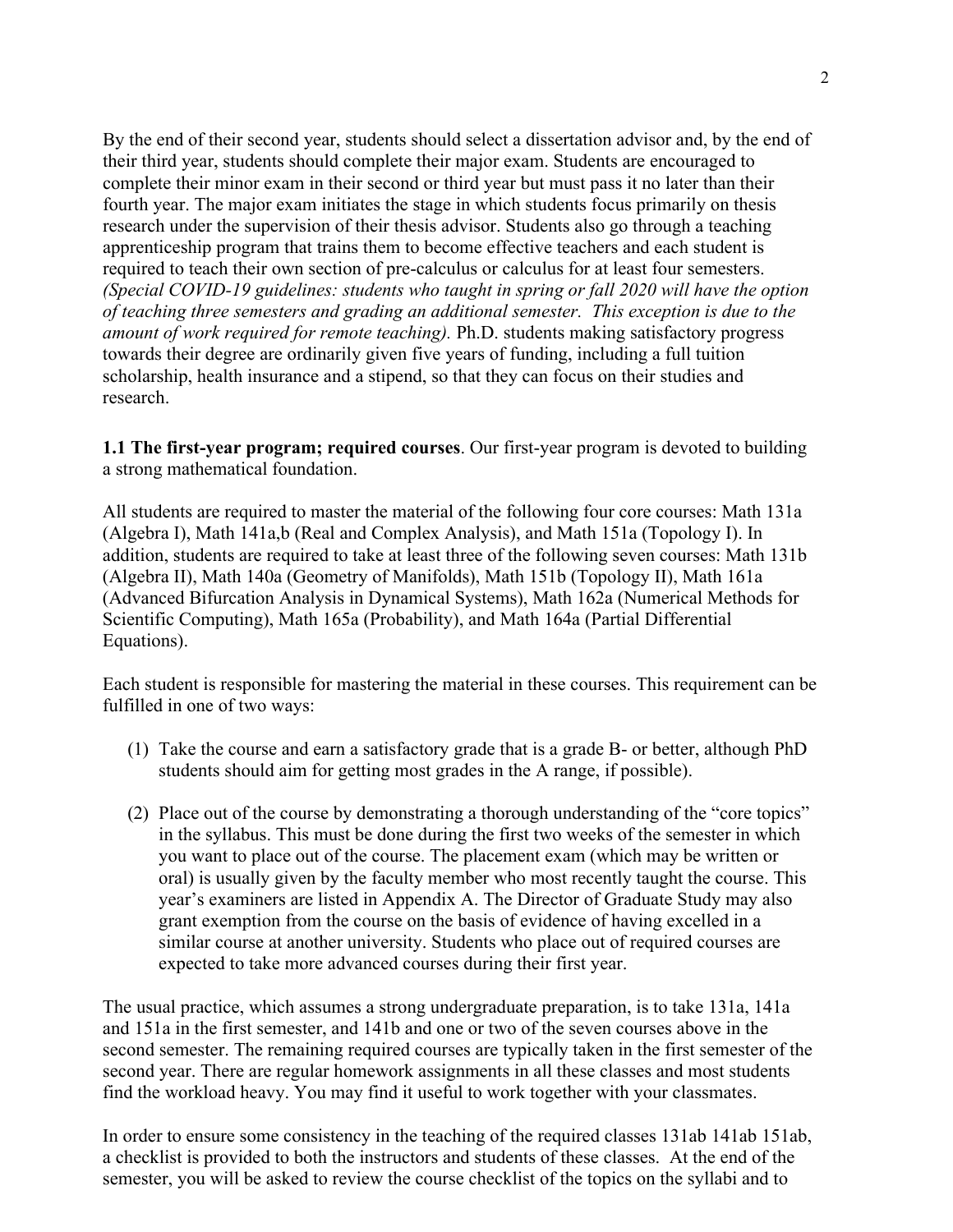provide your feedback about the course and the topics covered. It is then the responsibility of the instructor to provide resources for any required topics that have not been covered.

It is department policy that to continue in good standing you must pass at least two out of the required courses each semester during your first year. If you do not, or if your performance in these courses is judged inadequate, you will be asked to withdraw from the program or warned that failure to improve your performance will result in your withdrawal (see §3.2).

In addition to taking required courses, first-year students are given grading assignments for undergraduate courses and are asked to participate in the department's evening tutoring program, which serves undergraduate students taking pre-calculus and calculus. In preparation for teaching in their second year and beyond, most graduate students participate in the Teaching Apprenticeship Program in the spring of their first year. Depending on their English Language Exam results, international students may also be required to participate in the university's ELP (English Language Program) (see §1.4.5).

**1.2 The second and third years; coursework, qualifying and language exams, residency requirement, Master's degree.** In general, the second year is the time to finish up the course requirements and begin teaching. Students should also begin taking more advanced courses, including reading courses, and working on their major and minor exams. If students are teaching in the fall, they take a Teaching Practicum. By the end of their second year, students should have selected their advisor and completed their language exam (they may also complete this in their third year). By the end of their third year, students should have completed their major exam. Students are encouraged to complete their minor exam in their second or third year, but may complete it by the end of their fourth year.

**1.2.1 Coursework.** In addition to completing any of the seven remaining required courses, second year students must take the "Second Year Seminar" (Math 200a) in the spring semester. This course is less demanding than a lecture course, and is intended as a vehicle for students to gain experience reading research articles and giving talks. The idea is for each student to present a topic as one would in a research seminar. The material is chosen by the student in consultation with the instructor (usually the Director of Graduate Study), and should be taken from journal articles or preprints as opposed to textbooks. The talks should be understandable to the others in the seminar, so the speaker should not assume background beyond the required courses. The speaker can expect a lot of questions and discussion from the audience, as well as advice and feedback on the lectures from the instructor.

Students in their second year are required to take at least two lecture courses per semester. Students may count their remaining required courses and a reading course towards the total each semester, but the Second Year Seminar, Math Seminar Class and Teaching Practicum (see §1.4) do not count.

In addition to taking more advanced courses, students should begin taking reading courses (formerly "Math 299" and **now "Math 290"**) in their second year. Reading courses are arranged with a professor by an individual student or a small group of students interested in a topic not covered in a standard lecture course. These courses are an essential part of the Ph.D. program and serve several purposes. They allow students to broaden the scope of their studies, develop independence, explore possible thesis areas in depth, and get to know possible advisors. They are also a vehicle for preparing for major and minor exams.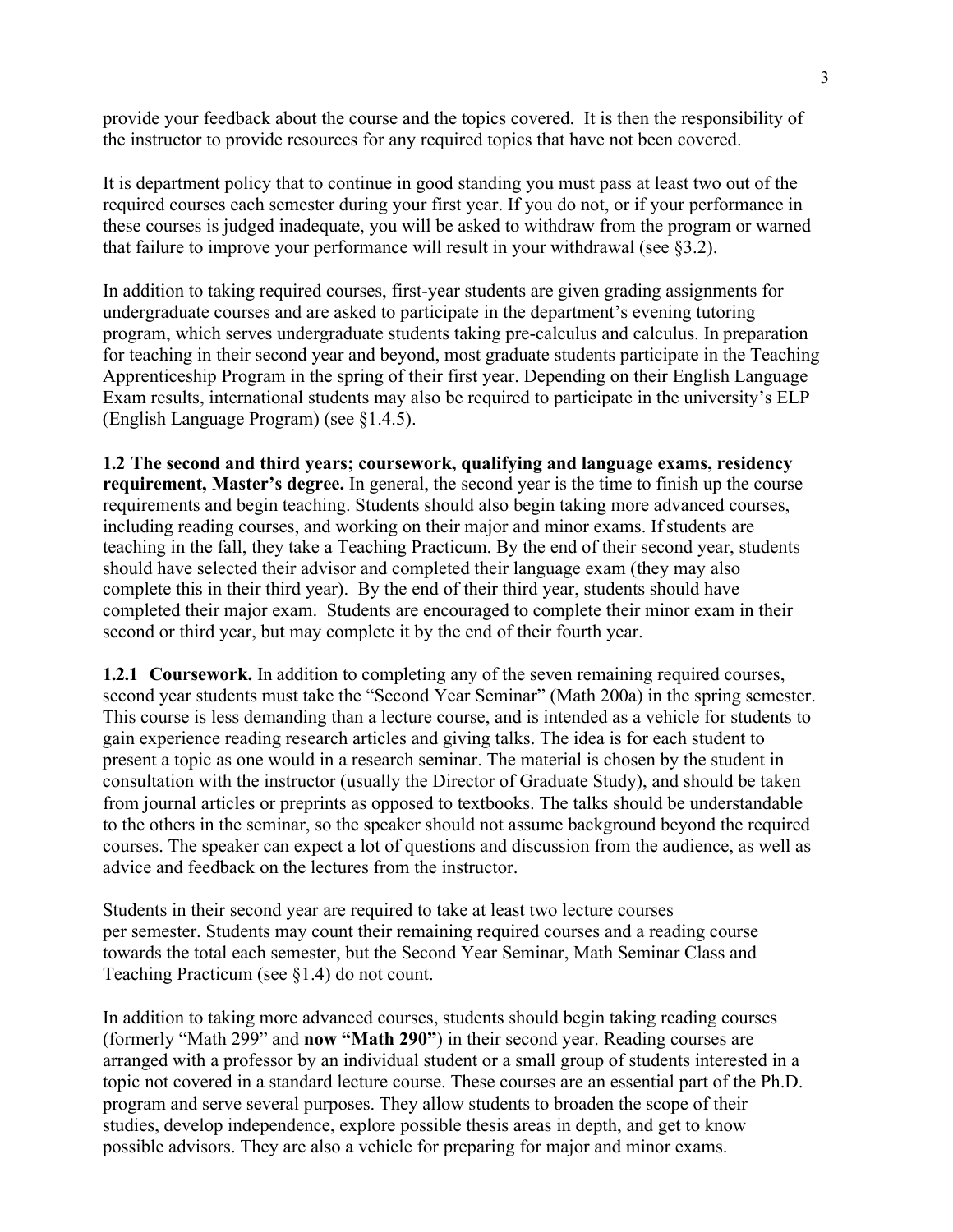Students also begin attending departmental seminars more often in their second and third years (see §2). You may also choose to enroll in the Math 299 or Math 298 class, which is a 2-credit class centered around seminar attendance (see syllabus for the precise requirement). The Math 299/298 seminar courses do not count towards your elective requirements.

Students in their third year are required to take at least one lecture course (or reading course) per semester, unless they are registered for 401D research and they get approval from their advisor to waive this course requirement.

Students in their third year are typically ready to commence on their dissertation. Once they have a precise timeline for taking the major exam, they should register for 12 credits of 401D Dissertation Research.

**1.2.2 Advisor Selection.** Students should select a faculty research advisor from the math department (or may have a math department advisor and an advisor from another department when applicable) by the end of their second year. Please notify the Division of Science Graduate Affairs Office when you have selected an advisor. We encourage students to start thinking about an advisor early on. To prepare for this, we recommend that students meet with faculty members whom they are interested in and arrange for reading courses in their second year. Students are encouraged to ask faculty about the kind of questions they pursue and the kind of course-work required for their field. Note: The Director of Graduate Study will only advise a student to seek a primary research advisor outside of Brandeis when all other options have been exhausted. Generally, an outside advisor will not be approved.

**1.2.3 RCR Workshop.** All Ph.D. students are required to take the Division of Science Responsible Conduct of Research (RCR) workshop. You should expect to receive an email asking you to sign up for this workshop; all second-year students should sign up for this workshop. For more details, please go here: http://www.brandeis.edu/ora/RCR/index.html.

**1.2.4 Major/Minor exams.** The examination process consists of two parts: a major exam and a minor exam.

The major exam is intended to lay the foundation for your thesis research. For this exam, you and your thesis advisor will select an examination committee consisting of three faculty members, one of whom should be your advisor. The committee must be approved by the Director of Graduate Study. The exam should be taken by the end of the third year and will consist of an oral presentation of a research area that is likely to be your thesis topic. During the presentation, you should explain your field of study and some key research questions you intend to explore in your Ph.D. thesis. You should demonstrate a deep understanding of the key results in your field, as well as lay a realistic plan of research. If possible, the presentation should include some precise open questions you intend to tackle and some preliminary results.

At least a week before the major exam takes place you need to provide a short document to the three examiners summarizing your plans for your dissertation. This document, between 1 and 3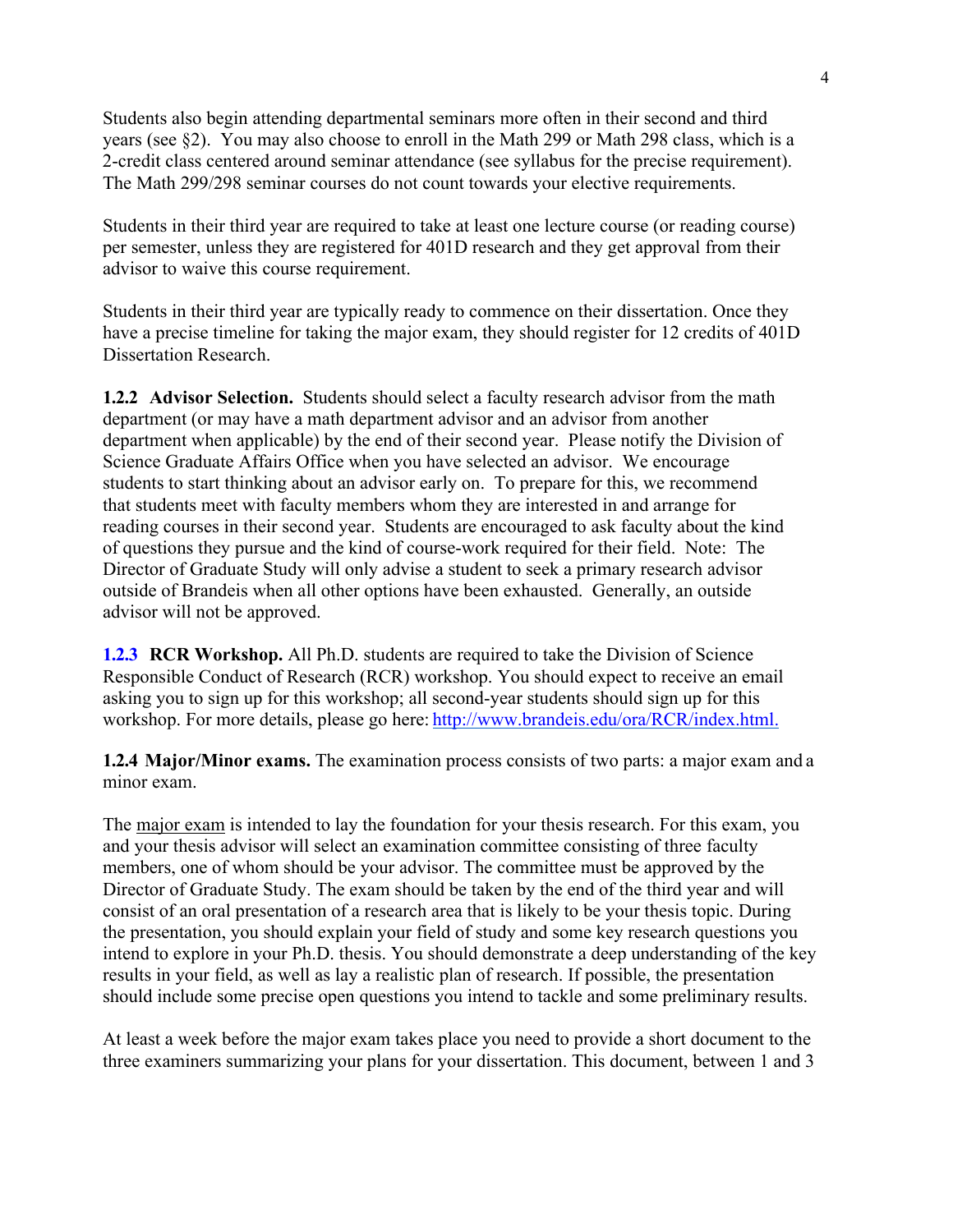pages in length, should contain the abstract of your presentation, the field of research, the main references and possibly an indication of some open questions or preliminary results which could be the basis of your dissertation (of course, this document is in no way binding, as your research may continue to evolve and expand over the subsequent years). Once a date has been decided, the student should email Emily Palmer in the Division of Science Graduate Affairs Office (scigradoffice@brandeis.edu) with the date and time so that a room can be reserved.

The dissertation advisor must give his/her approval for the major exam to take place, and in particular you need to have chosen your advisor and field of research well ahead of the exam (preferably, during the second year). At the end of the exam, the committee will write a report for the student to review. In case the committee is not satisfied with the presentation, the major exam can be retaken once, but no later than the first semester of the 4<sup>th</sup> year.

The minor exam is intended to provide some additional breadth of your math education. For this exam, you choose an area of mathematics and ask a faculty member, who should not be your thesis advisor but can be a member of the major examination committee, to be your examiner. The minor exam needs to be taken no later than the end of the  $4<sup>th</sup>$  year, but students are encouraged to pass it in their second or third year. It needs to be on a topic which is distinct from your main thesis research, though it can be related or have applications to it (for example, number theory and  $K$ -theory). For students in their  $2<sup>nd</sup>$  and higher years who have not completed their minor exam, the Division of Science Graduate Affairs Office will send a Google form at the beginning of each semester. Please complete the form to indicate whether you are planning on taking a minor exam and with which examiner during the semester.

There are two typical types of work that would qualify as a minor exam. First, you may enroll in any of the graduate elective courses and make an agreement with the faculty member teaching the course that it will be the vehicle for your minor exam. In addition to the course work, you will meet occasionally with the examiner to discuss your progress, and you will present a talk on the topic of the course, either in class or at a departmental seminar. At the end of the semester, the examiner will administer an oral exam on an additional topic related to the course. The second option is that you enroll in a reading course with the examiner. In this option, you will also present a talk on the topic of the reading course, and the examiner will administer an oral exam.

At the completion of either exam, the committee chair (examiner) will fill out a form certifying that you have passed. As soon as you have completed the exam, please turn in the form (either in person or by email) with the correct date to the Division of Science Graduate Affairs Office. If the exam needs to be retaken, the student should submit a new form once the exam has been taken and passed.

**1.2.5 Language exam**. Students typically complete their language exam in their second year but may also complete it in their third year. Students are required to have some knowledge of French, German, or Russian, for which the requirement is to be able to read mathematical literature in that language without difficulty. The department designates an examiner each year for each of these languages. The exam should be scheduled with the designated examiner, and may be retaken several times without penalty. To pass the exam, you will need to translate a page of a mathematical paper or text in the language. To prepare for the exam, you should first acquire some basic skill in the language, and then read some mathematical texts carefully in an area of interest to learn the mathematical terms. The language examiner can provide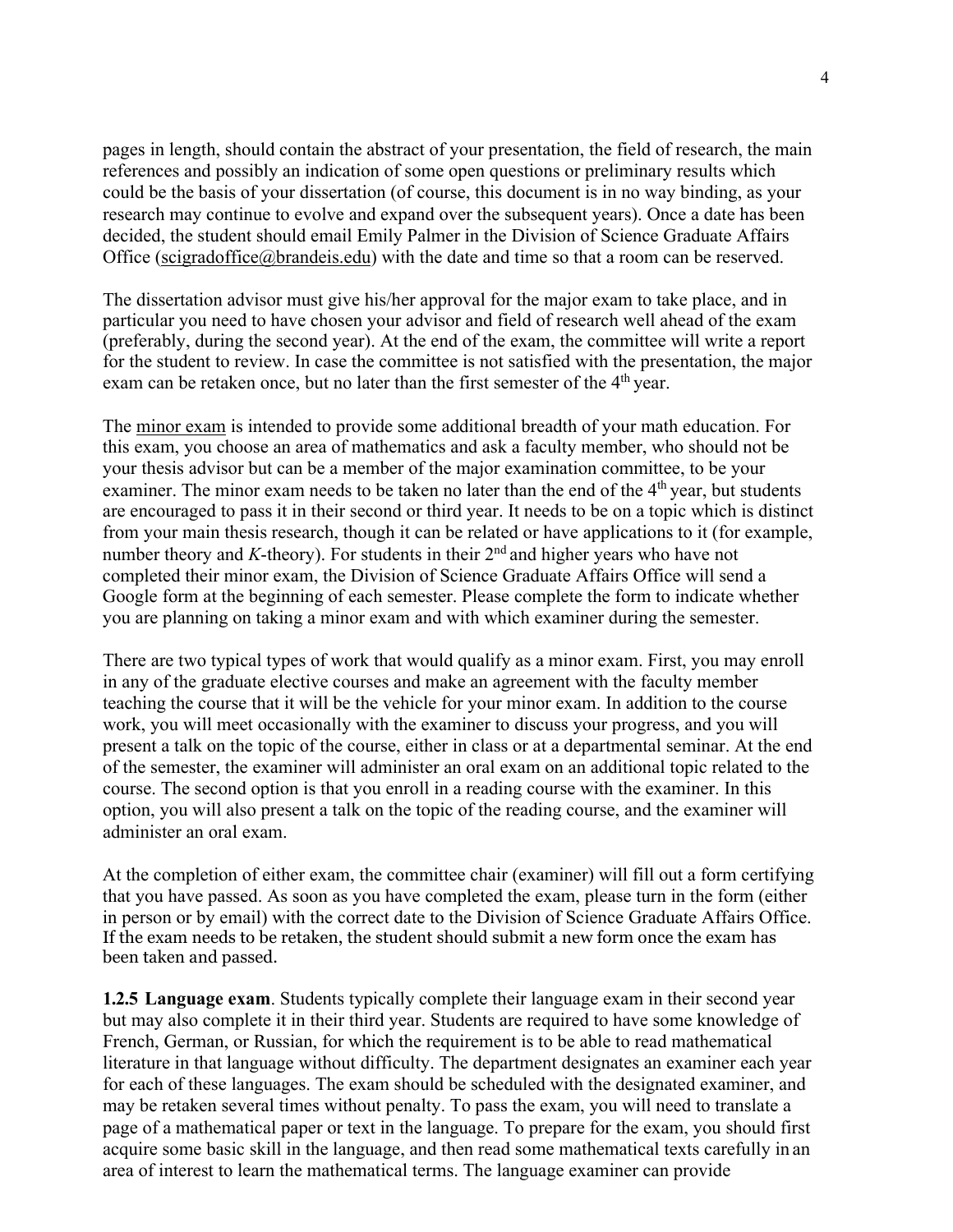suggestions for practice texts. You can also audit Brandeis undergraduate language courses, or take courses given by the graduate school tailored for graduate language exam preparation.

**1.2.6 Residency requirement.** The minimum academic residence requirement for the Ph.D. is three years.

**1.2.7 Master's degree.** Students who have successfully completed the M.S. or M.A. requirements outline in the Math Bulletin are welcome to apply for one of these degrees, without charge. Please keep in mind that you cannot apply for both degrees but must decide between the two. We recommend applying for it early on so that, if you were to unexpectedly need to leave the Ph.D. program, you would at least have a master's degree. The online application can be found here: https://www.brandeis.edu/registrar/forms/graddegree.html. If you have questions about whether you have met program requirements, please contact Emily Palmer (scigradoffice@brandeis.edu).

**1.3 The fourth and fifth years, the thesis, applying for jobs.** The emphasis in these years should of course be on finishing your thesis. Students should make significant progress on their theses in their fourth year. Exceptional students will complete their theses and graduate in four years. A student's final year is devoted primarily to writing up the thesis, applying for jobs and making the transition from a graduate student to a mathematician working in academia or in industry.

**1.3.1 Time-to-degree**. Students are required to spend at least three years in the program in order to be eligible for a Ph.D. Students may file an application with the Graduate School to have up to one year of graduate work at another institution applied towards their Ph.D. Some students finish in four years; most take five. Occasionally students take an extra semester or more. Scholarships, health insurance and stipends are guaranteed through year five for students in good academic standing. Support beyond the fifth year is granted only under exceptional circumstances. (See §3.3.)

Students who have maintained good academic standing but have not completed the Ph.D. by their fifth year may continue to work towards the degree. The Graduate School requires that "Students entering Brandeis with no previous graduate work must earn the doctorate within eight years from the inception of study. In recognition of the extraordinary circumstances of the COVID-19 pandemic and the myriad research and health disruptions of our doctoral students' progress, GSAS will be automatically granting an extension of time to degree for any doctoral student who was enrolled during the Spring 2020 semester, thereby extending their time from eight to nine years. Students who have passed the terminal point for the degree must petition the Graduate School for an extension no later than the final semester prior to the expiration of their time to graduate."

**1.3.2 Coursework.** In addition to enrolling in 12 credits of 401D Dissertation Research course with your advisor, you are encouraged to attend seminars; fourth-year students are also encouraged to take one lecture course a semester, usually a "topics" course. While it is important to focus on your thesis problem, is also important to continue developing perspective and breadth in mathematics. While it is important to focus on your thesis problem, it is also important to continue developing perspective and breadth in mathematics.

**1.3.3 The thesis.** A Ph.D. dissertation is an original and substantial piece of research. The thesis topic might be suggested by your advisor, or it may be your own choice approved by your advisor. While you are likely to work closely with your advisor, the research must be primarily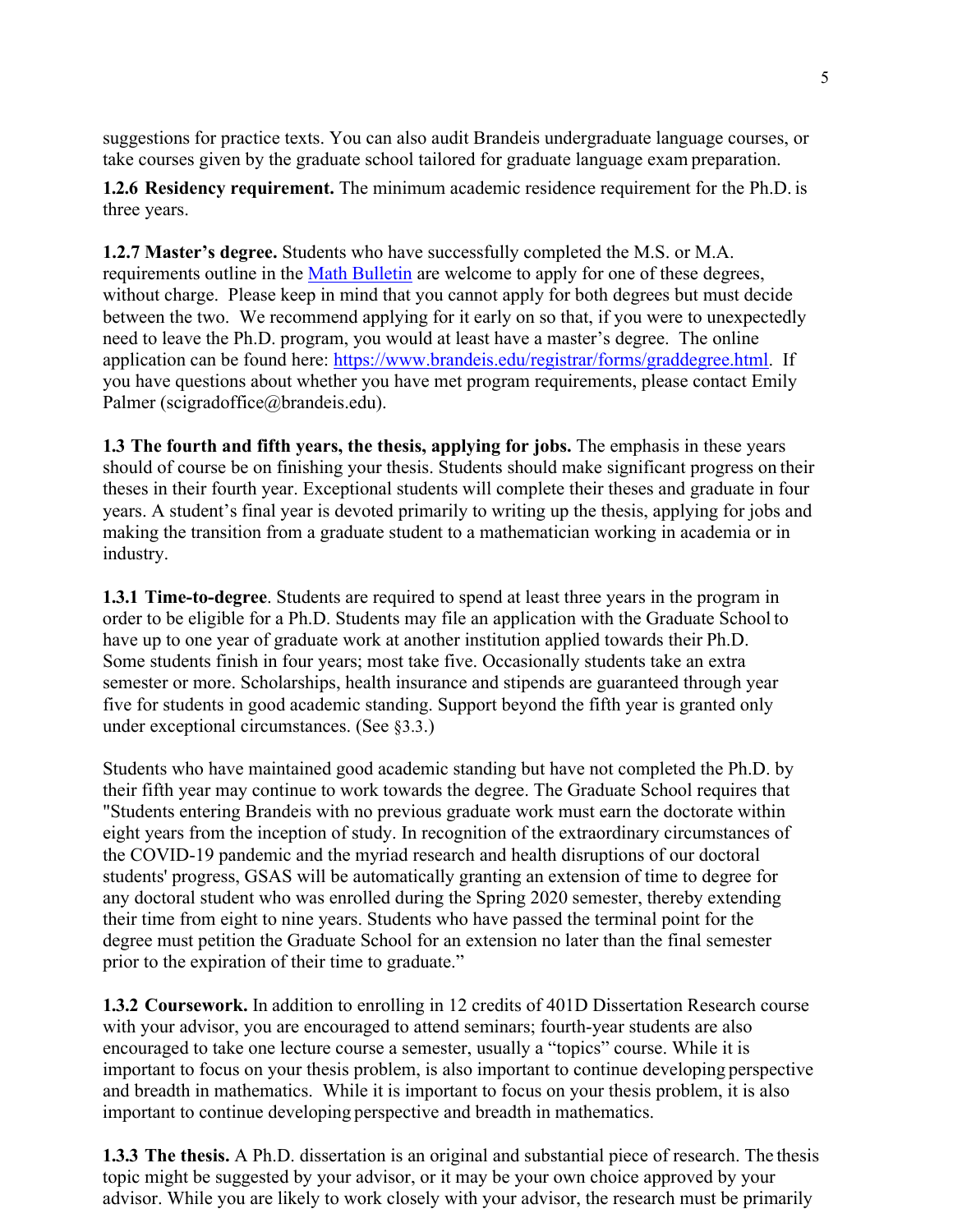yours in both ideas and details. The advisor's role is to advise, to listen to your ideas and provide feedback, to point you to relevant literature and, occasionally, to suggest possible approaches when you are stuck.

A student is sometimes interested in working with a mathematician at another university (for example, Harvard or MIT). If that person agrees to act as your advisor, you must also have an official advisor at Brandeis who monitors your progress.

**1.3.4 The defense.** Your dissertation examination committee will be at least three faculty members, approved by the Director of Graduate Study. Your advisor is the chair of the examination committee and will help choose the other members. One committee member must come from outside the department. This is usually a mathematician at another institution, but it can also be a Brandeis faculty member from another department (for example, physics or computer science). You then need to coordinate the scheduling of the thesis defense with your committee and our Academic Administrator, Emily Palmer, in the Division of Science Graduate Affairs Office.

Copies of your thesis need to be given to the examination committee at least two weeks before the defense date. During the defense, you should give a short lecture (40–50 minutes) explaining the results in your thesis, and be prepared to answer questions about it. After the exam, the committee deliberates in private before informing you of the outcome.

In the unlikely event that there are serious problems with the thesis, the committee is expected to identify them before the defense. In that case, the defense would be rescheduled after the problems are resolved. It is not unusual, however, for the committee to request minor corrections to the thesis. If the committee requests substantial revisions, then these must be completed and approved within six months or another defense is required.

At the beginning of the semester in which you defend, you should be in close contact with our Academic Administrator in the Division of Science Graduate Affairs Office, as well as with the International Students and Scholars Office (ISSO) if you are an international student and are interested in applying for OPT. The Academic Administrator will review with you important deadlines regarding your dissertation, health insurance and stipend end date. You will also want to email ALL forms to the Division of Science Graduate Affairs Office when you email them to the Registrar. Please see Appendix C for additional information.

**1.3.5 The job search.** Most of our students go on to successful academic careers after graduating, though some pursue non-academic careers. Be warned though that the application process can be time-consuming and emotionally draining.

For a very comprehensive overview of recommendations for the academic job search and application process, please review these tips from our faculty/postdoc panel last spring. You should start working on your job-market portfolio (CV, research statement, etc.) during the summer preceding your academic jobs. A CV or "curriculum vita" is an academic version of a resume. Most institutions request at least three letters of recommendation, including one that specifically addresses your teaching skills. Some places ask for a statement of teaching philosophy and diversity statement as well. Your advisor will help you decide whom to ask for research letters, and the Elementary Mathematics Coordinator usually writes a teaching letter. The application materials should be uploaded to http://www.mathjobs.org/ or mailed directly to those departments that do not advertise there.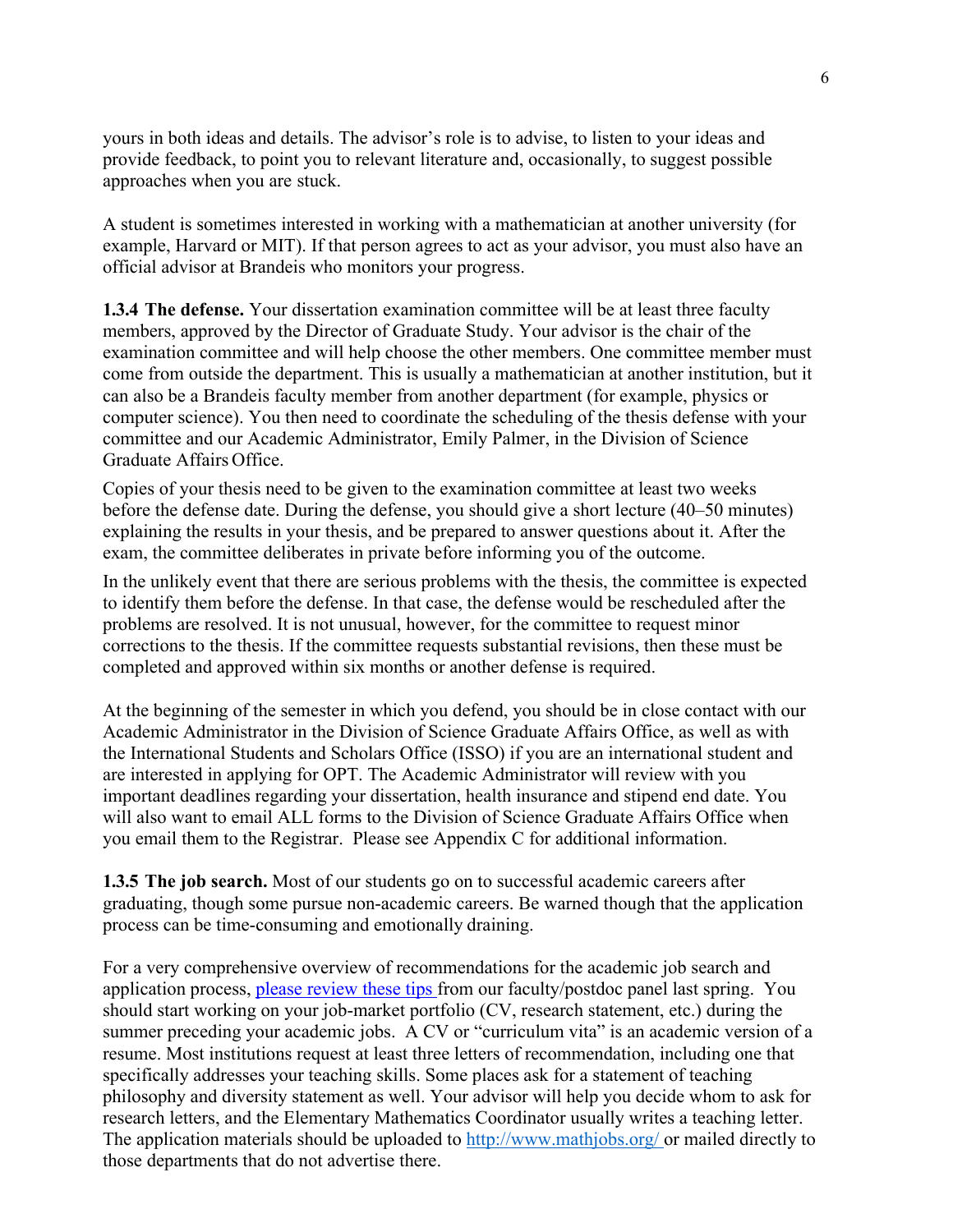The NSF deadline is mid October and some postdocs in Europe ask for applications by October 1st so you need to be ready for that. It is a good idea to have a complete draft of your research statement (both NSF and regular), teaching statement, diversity statement, CV, and publication list ready by September 1st. You must have it all ready 4 weeks before your first deadline, so that you can send your materials to your letter writers then. You should estimate that it takes about a month of dedicated time to prepare these documents.

Job listings for most academic positions in the US and Canada are posted on the American Mathematical Society website https://www.ams.org/home/page as well as at http://www.mathjobs.org/. The latter website can be used to apply for jobs.

*Do not underestimate the importance of demonstrating your teaching ability to potential employers.* It is the most important factor when applying for jobs at most small colleges. It is also a major factor in hiring decisions in departments that emphasize research. It is even a significant factor when applying for non-academic jobs since it highlights your communication skills. An outstanding teaching performance as a graduate student translates into strong teaching recommendations and student evaluations. The department provides excellent training and support to help you improve your teaching skills (see §1.4), but successful teaching requires a serious effort on your part as well.

Some students pursue non-academic careers (e.g. in finance, data science, computer science) after graduating. In addition to seeking advice from faculty and alumni, we highly recommend creating a Brandeis Handshake account (Brandeis's equivalent of LinkedIn) and making an appointment with the Brandeis GSAS Center for Career and Professional Development. The Center (https://www.brandeis.edu/gsas/career/index.html) provides one-on-one coaching on interviewing, networking, resumes and CVs. During the semester, we recommend reading postings on Handshake and emails about career-related networking events, such as data science or computer science job fairs. You may also want to use the Math Department's Career Resources page.

**1.4 Teaching.** Teaching is an integral part of the doctoral program in mathematics, as it will be in the career of most mathematicians. All mathematics Ph.D. students are expected to teach a section of calculus or pre-calculus for at least four semesters, usually beginning in their second year of study. When students are completing these four semesters of teaching, they are paid as "Teaching Fellows" for a portion of their stipend pay at a rate that is negotiated by the Graduate Student Union. *Special COVID-19 guidelines: students teaching in spring or fall 2020 have the option of teaching three semesters and grading an additional semester.* The department provides each student with extensive training before beginning to teach, and ongoing advice and support when the student is teaching. The valuable training and experience in teaching is an important asset in the academic job market (see 1.3.5). There is a departmental Teaching Prize awarded each year in appreciation for dedication and skill in teaching mathematics.

The Elementary Mathematics Coordinator is the faculty member who oversees graduate student teaching of calculus and pre-calculus.

Students interested in designing and teaching upper-level undergraduate courses are encouraged to apply for a University Prize Instructorship (see 3.3.3).

While students receive a lot of teaching support from the Department and Elementary Mathematics Coordinator, you are also welcome to attend workshops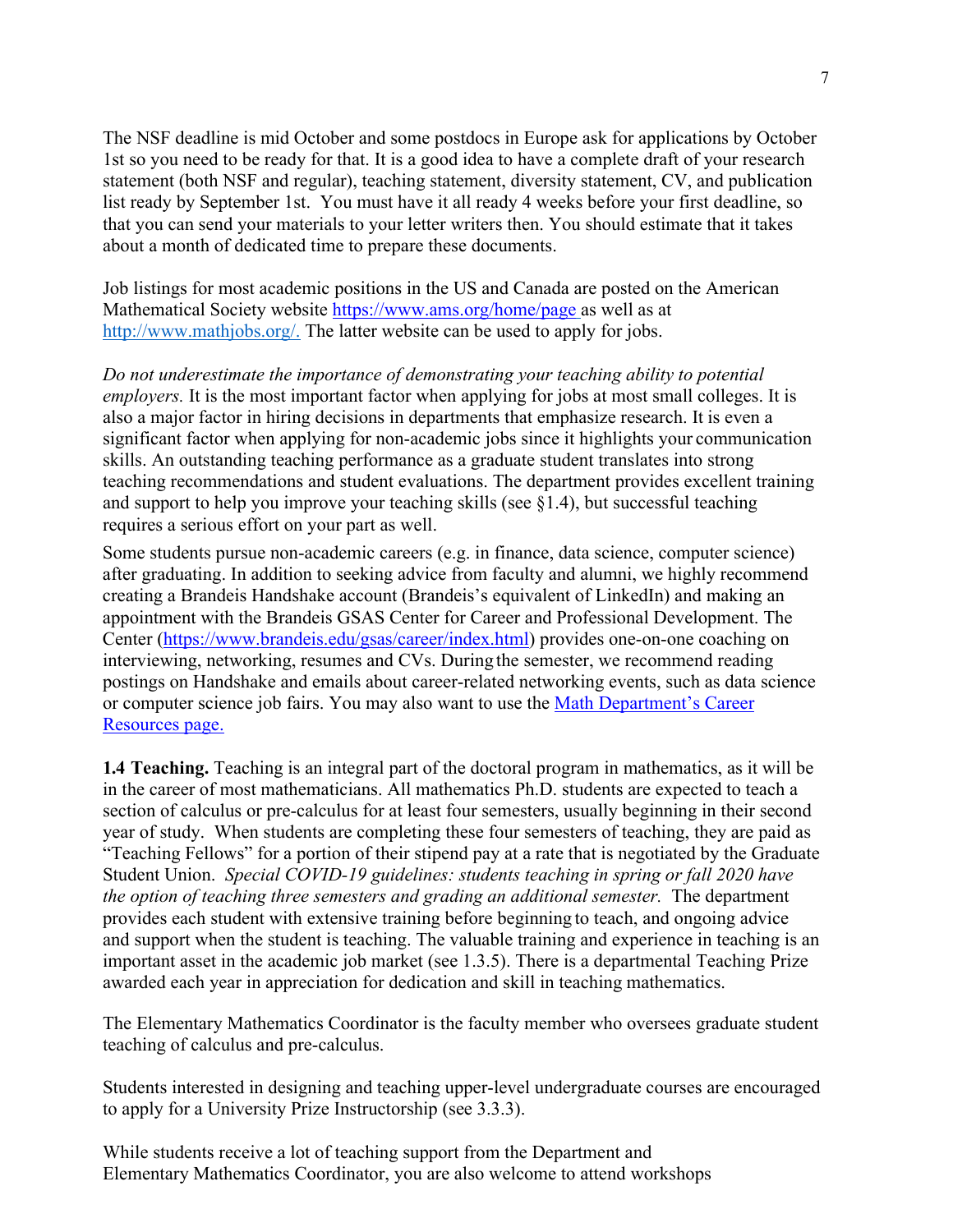and use the resources of Brandeis's Center for Teaching and Learning: https://www.brandeis.edu/teaching/faculty-development/index.html.

A few students are hired by the university each summer to teach undergraduate courses. Among eligible students who wish to do this, priority is given to those who have taught least in previous summers. Summer teaching does not count towards the teaching requirement. Students who wish to teach outside Brandeis while supported by Brandeis must get approval from the department.

**1.4.1 Teaching Apprenticeship Program.** First-year students do not teach, but are expected to focus on the required courses and the adjustment to life as a graduate student. They are also required to grade for one undergraduate course per semester as part of their stipend, and tutor one to two evenings per week in the department's drop-in tutoring program for students in precalculus or calculus. (They are paid hourly for tutoring.)

In the spring of the first year, most first-year students participate in a three-week Teaching Apprenticeship Program. This program pairs each new student, the apprentice, with one who is currently teaching, the "coach"; the apprentice first visits several of the coach's classes, and then—working closely with the coach at each step—teaches three of his or her classes. The program is supervised by the Elementary Mathematics Coordinator.

Some students may not be ready for the Teaching Apprenticeship Program in their first year. Those whose native language is not English may need to focus on building up their English skills in preparation for their teaching later on (see 1.4.5).

Students who complete the Teaching Apprenticeship Program may need to improve their teaching skills further before they are ready to teach their own section of pre-calculus or calculus. In that case, they participate in an extended apprenticeship program until they are ready.

**1.4.2 Teaching responsibilities**. Students usually begin teaching their own sections of calculus or pre-calculus in the fall of their second year. Graduate student instructors work closely with the faculty member overseeing the course (usually the Elementary Mathematics Coordinator), but nonetheless each graduate student has full responsibility for his or her section; this means preparing lectures, writing and grading quizzes, holding office hours, and participating in the writing and grading of common exams. The Elementary Mathematics Coordinator is available to graduate students who have questions about teaching or who are trying to improve their teaching skills.

Every attempt is made to equitably distribute teaching duties and provide all students with adequate training and experience. Most students will teach each semester during their second and third years, so that they will teach a total of four semesters. Students who are not ready to teach in the fall of their second year will end up doing more teaching in their final years of graduate school. There are typically fewer sections of calculus taught by graduate students each spring semester than there are graduate students who are eligible to teach. (Students are eligible to teach if they have successfully completed the Teaching Apprenticeship Program, are enrolled with Resident or Post-Resident status, and are not restricted from teaching by an outside funding agency.) Students who have already taught the most semesters are given the first opportunity to opt out of teaching that semester. Among those who have taught the same number of semesters, students enrolled the longest are given priority. Ties are then broken by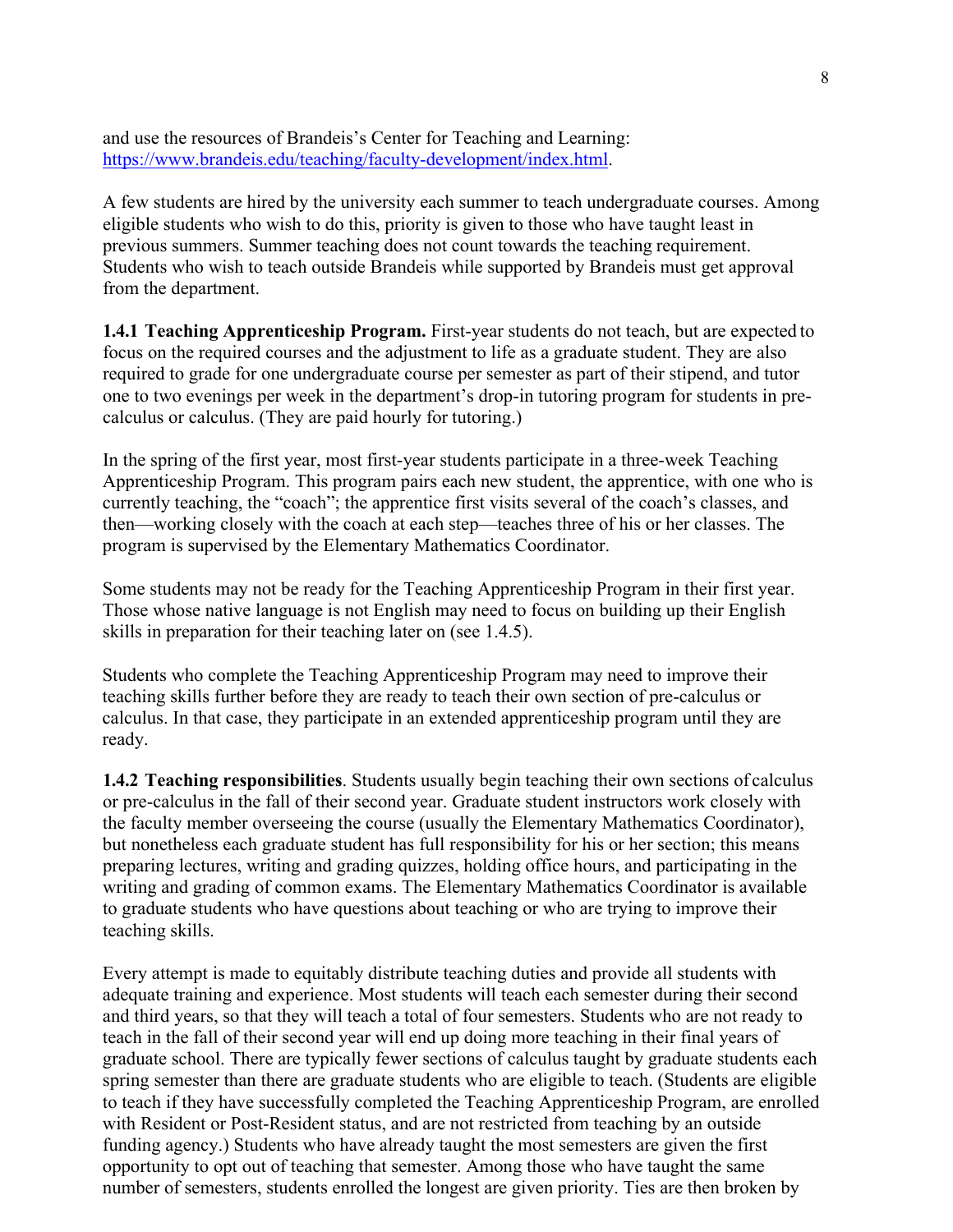drawing straws. Students who are not teaching assist by grading undergraduate courses that semester. Final decisions on teaching assignments are made by the Elementary Mathematics Coordinator and the Director of Graduate Study.

**1.4.3 Teaching Practicum.** During the fall semester of each year, all graduate student instructors enroll in a Teaching Practicum (Math 204a) to work on their teaching skills. As part of the course, the practicum instructor observes the classes taught by graduate students, evaluates their teaching performance and provides advice to improve their teaching skills. The Teaching Practicum also provides a few mandatory workshops on teaching skills, pedagogy, innovations or concerns.

**1.4.4 Mandatory training.** Ph.D. students will attend the TF/TA orientation run by GSAS at the beginning of their first year. The TF/TA is required for all instructors, half-TAs, graders and evening tutors.

**1.4.5 The ELP program.** The university's English Language Program (or ELP) program provides English language support. Any incoming GSAS student whose admission letter includes an English-language diagnostic exam requirement must take the ELP exam in order to determine if English language coursework is necessary during the first year of study. The diagnostic exam helps ELP accurately determine the level of English proficiency and whether a student will require language and communication support in order to be successful and have a positive overall experience at Brandeis. The exam takes place each August during GSAS Orientation and each January for midyear students. ELP will contact students with details prior to their program start date.

If a student is required to take ELP courses, the Director of Graduate Study and Elementary Mathematics Coordinator may decide to postpone teaching while the student completes ELP courses. If you are asked to take an ELP class, then attendance and participation are required in order to maintain good academic standing, and a passing grade is a university requirement for graduation.

**1.4.6 Grading (non-union position).** Students who are not teaching assist by grading one undergraduate course per semester (working on average 7 hours per week). In addition, students may be hired for additional grader positions by the Dean's office, with the approval of their advisor. Students apply to the Dean's office for these paid positions. The pay is \$2500 per semester (2021-2022 rates). Graduate student graders are expected to grade homework for a class and may be asked to grade midterm exams as well. In large classes, they may also help the instructor in grading the final exam or proctoring the midterms or final; however, the primary proctor (a TA or instructor) should be responsible for answering content questions during the exam. The grader should also allocate one hour per week during which students can come to the grader's office and ask about their grades. **Students cannot be hired as graders for a course in which they are the TF.**

**1.4.7 Graduate Student Union.** For more information on the services offered by the union, please read the Union Contract SEIU Local 509 when it becomes available (a new contract was just negotiated in summer 2021): https://www.brandeis.edu/human-resources/employeeresources/collective-bargaining/index.html.

**1.4.8 Teaching Assistantships (union positions).** The Dean's office hires graduate students as teaching assistants (TAs) for some large undergraduate courses, with the approval of their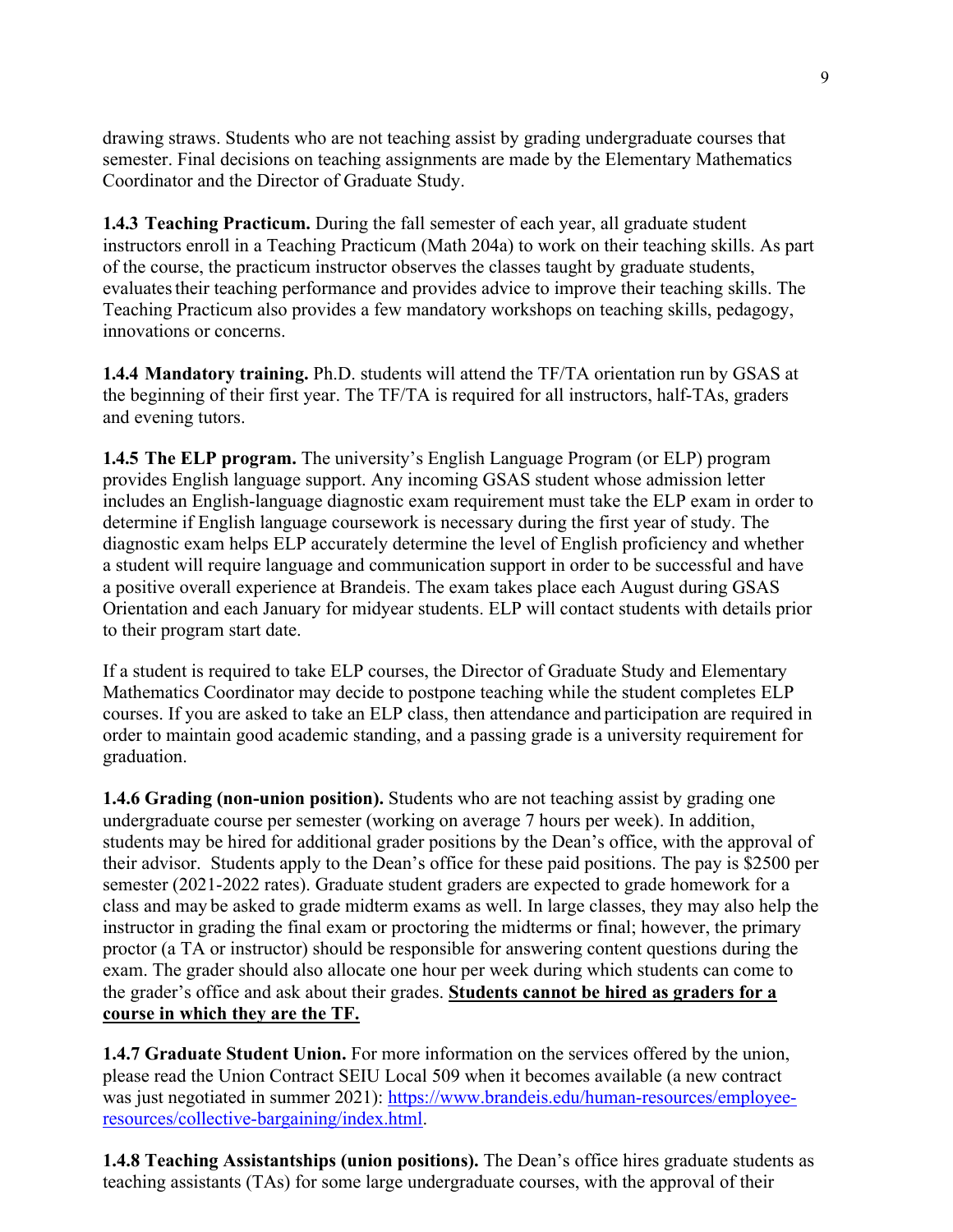advisor. The Math Department typically advertises half-TA jobs, which are half the time commitment and pay of full TA-ships. These half TA jobs are in addition to usual responsibilities (e.g., teaching or grading) and are compensated separately (not included in the stipend). The expectation is that half TAs work an average of 5 hours per week with a rate of \$1,935 per semester (rates for 2021-2022). Students apply through the Dean's office for these positions. Half TA responsibilities vary based on the needs of the instructor and the course, but can include things like: attending class; holding office hours and/or recitations and/or review sessions outside of class; helping grade quizzes and exams; helping to proctor quizzes and exams; answering questions online; helping to write quizzes, exams, worksheets, review material (e.g., contributing problems). **Students on their first semester of teaching cannot TA or half TA**.

**1.5 Boston Area Graduate Consortium**. It is possible for Brandeis graduate students to crossregister for mathematics courses at Boston University, Boston College, and Tufts. Graduate students should check with their advisor and the Director of Graduate Study before crossregistering for courses. For information on cross-registering, see

https://www.brandeis.edu/registrar/registration/graduates.html . Graduate students sometimes sit in on courses at Harvard or MIT, but it is not possible to formally cross-register for these courses.

#### **2. Seminars and other activities**

There are seminars and numerous other activities that graduate students benefit from, academically and otherwise. You are encouraged to take advantage of the opportunities available to you as a student in the department, at the university, and as part of the Boston area mathematical community. For a full listing of seminar times and dates, please visit the Math Department "Talks" webpage: https://www.brandeis.edu/mathematics/talks.html.

**2.1 Seminars.** The department has a variety of (usually) weekly seminars. Some are intended to be accessible to all graduate students, while others require more background. For example, the *Everytopic Seminar* is intended to expose graduate students and undergraduates to research topics in mathematics and occasionally related areas, such as physics and computer science.

*The Graduate Student Seminar*, organized by the graduate students, is one in which the students lecture to each other on topics of interest and eat pizza. This is an excellent opportunity to prepare for giving talks at conferences and to receive helpful feedback from your peers in a low-stakes setting.

*The Joint Brandeis-Harvard-MIT-Northeastern Colloquium* is a weekly event that rotates among the four universities and meets at Brandeis 2 or 3 times a semester. The speakers are leading mathematicians from around the world, and the talks are often accessible to graduate students. The department takes the speaker to dinner afterwards and subsidizes dinners for graduate students.

*The New Directions Lecture Series*, also known as the *NOSY (for Not Only Second Year) Seminar*, is a series of lectures or mini-courses offered in the fall semester of each year. They are given by faculty members and are designed to introduce students to a current area of research in more depth than is possible in a single seminar lecture. Second-year students are especially encouraged to attend this seminar, as it offers them an opportunity to learn about the research interests of faculty members.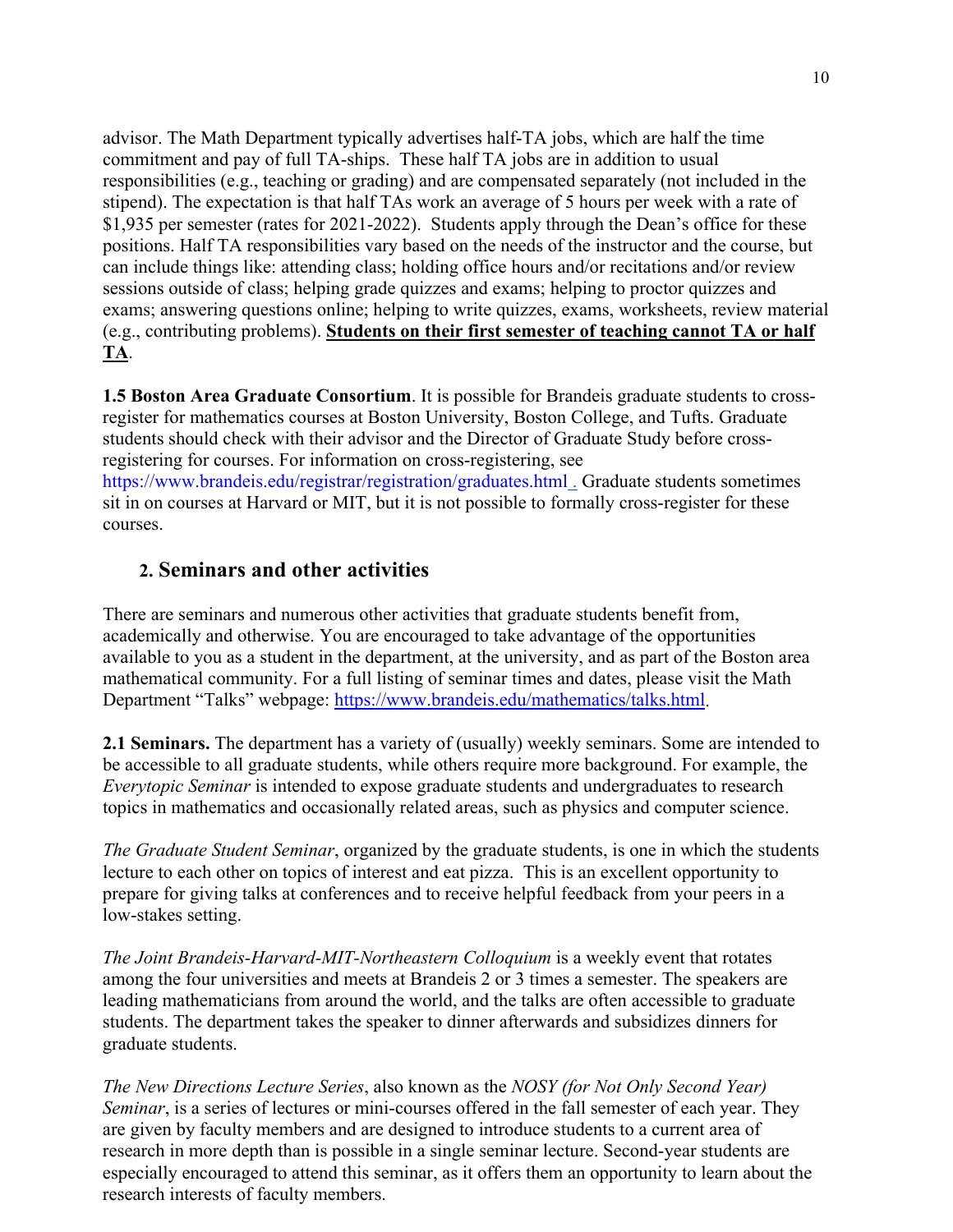*The Math Biology Seminar* has the purpose of bringing together experimentalists and theorists. It is organized by the labs of Thomas Fai and Jonathan Touboul in the Department of Mathematics at Brandeis University, two interdisciplinary research groups applying mathematical models to biological sciences.

*The New England Dynamics and Number Theory Seminar* features research talks on ergodic theory, homogeneous dynamics, number theory, and their interactions.

*The Topology Seminar* tends to choose a theme for the semester and works as a learning seminar with participants taking turns giving talks. Outside speakers sometimes give talks as well.

*The Combinatorics Seminar* is an introductory seminar for combinatorics. The talk should be accessible to first year graduate students.

There are a number of informal learning seminars on topics of interest to students in a particular area. In the past academic year, this included working seminars on dynamics and number theory, modular and automorphic forms, and other topics.

The Undergraduate Math Club sometimes organizes interesting and accessible interdisciplinary lectures.

There are many other seminars in the Boston area that are regularly attended by Brandeis faculty and students—MIT's Combinatorics Seminar, Harvard's Number Theory Seminar, the Harvard-MIT Algebraic Geometry seminar, Harvard's Gauge Theory and Topology Seminar, the Boston College Geometry and Topology Seminar, and the Boston University Algebra Seminar, to name a few.

**2.2 Travel funds.** Attending workshops and conferences is a useful way to learn mathematics, meet others in the field and let people know about your work. Ph.D. students who have settled on an area of research are encouraged to go to at least one during their graduate career. Students can apply to the Math Department for Travel Funds for this purpose; however, please note that receiving travel funds from the Department are not guaranteed. Use of the funds requires permission of your thesis advisor or the Director of Graduate Study. Please apply for travel funds before the end of the fiscal year and **by May 1st at the very latest.**

**2.3 The Jerome Levine Outstanding Thesis Award.** Every year the Jerome Levine Outstanding Thesis Award is given to the student who, in the opinion of the faculty, has written the best Ph.D. thesis in the past year.

**2.4 Summer support.** Though quieter than during the school year, the department still has a fair amount of activity during the summer, with many faculty and students still coming in regularly.

While everyone needs a break, we hope that you'll spend most of the summer pursuing your studies. However, the department cannot guarantee financial support to students during the summer months. It is therefore understandable that some of you will seek employment during the summer, and some of you will take the opportunity to travel home.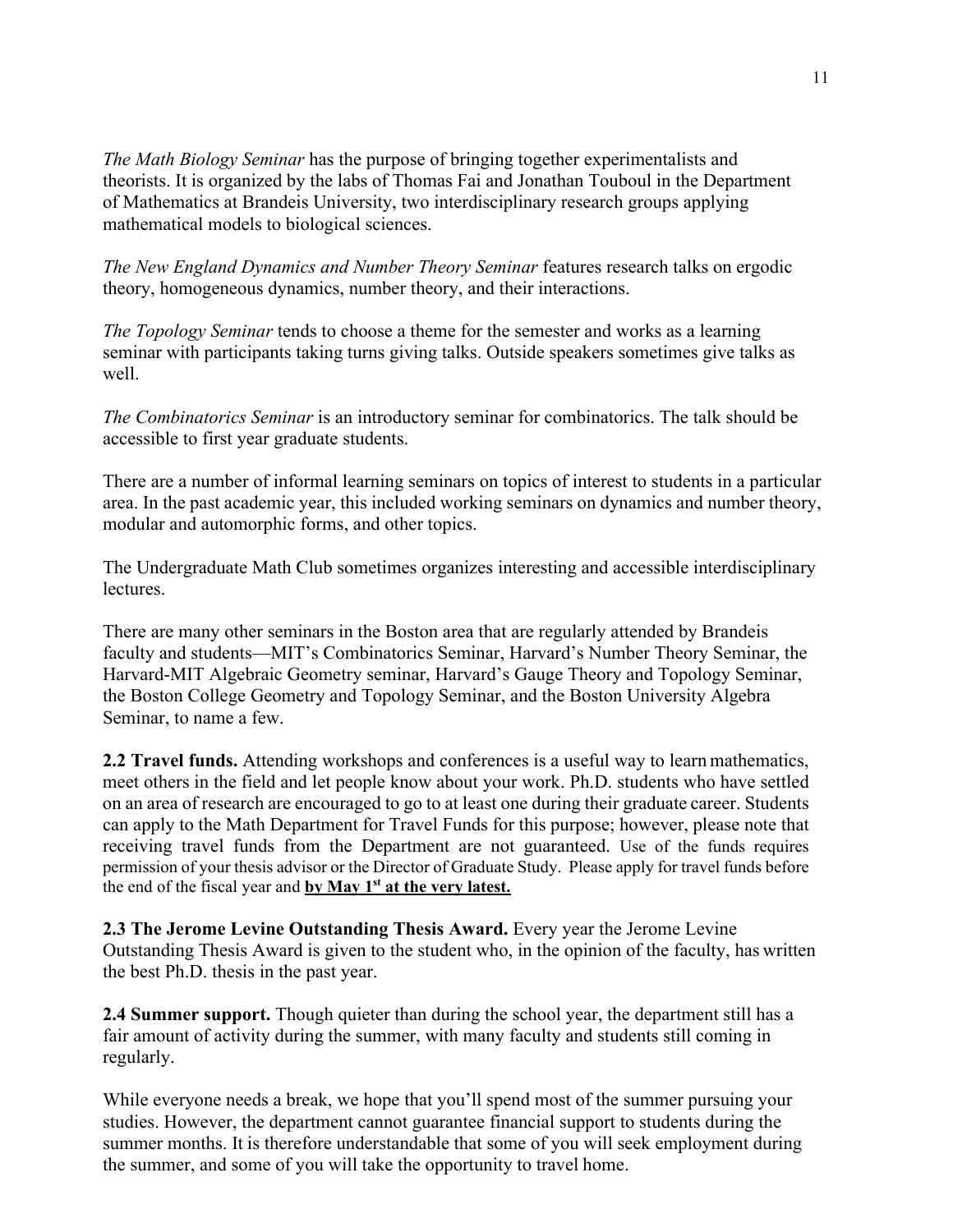A few students are hired each summer to teach undergraduate mathematics courses (see §1.4). A few others sometimes find jobs on-campus that leave them time for mathematics. The department also has some funding to support students working on their research during the summer. We will support a limited number of students for up to a month each. To be eligible, you must have taken all the required courses and you must be residing in the US and not otherwise employed during the period of support. To apply, you need to write a brief proposal describing your summer research plans. Awards will be based on merit, with priority given to those students who are not teaching in the summer and have not received summer support before. The two best proposals each year will be funded from the *Harold L. Levine Endowed Fellowship Fund.* This award is similar to the regular summer research fellowships that are funded by grants and other department funds, but has a somewhat higher amount.

 **2.5 Internships.** Over the summer, students may be interested in pursuing an outside internship to help them further their career goals. Completing an internship is especially helpful for students considering careers outside of academia. We encourage students making progress in their program and research to apply for these kinds of opportunities even though it isn't a requirement for the Ph.D. program. Important note: international students who would like to pursue a summer internship MUST consult both ISSO and receive approval of the DGS to register for an internship course (Math 393G - Math Internship, a 1.00 course credit). International students will need to make an appointment with their ISSO advisor to discuss the steps for applying for CPT.

**2.6 Social events.** The department's friendly and informal atmosphere fosters interaction among faculty and students and enhances the environment for learning and research. A variety of social events contribute to this atmosphere. There is an afternoon tea in the department lounge each week when classes are in session. Two or three days each semester, the Joint Colloquium (see §2.1) is held at Brandeis; it is preceded by a tea in the department and followed by dinner at a local restaurant. In addition, there are several annual events, usually including a fall barbecue and a holiday party.

#### **3. Math Dept. Administrative Information**

The Director of Graduate Study is responsible for overseeing the instruction and advising of graduate students in the mathematics department. This responsibility includes making recommendations to the university concerning admission, readmission, and funding of graduate students and the granting of graduate degrees. Another resource is the Academic Administrator in the Division of Science Graduate Affairs Office (email: scigradoffice@brandeis.edu), who assists the Director of Graduate Study with academic matters and tracking student progress. The Department Administrator handles Department related issues, such as office space, course scheduling and ordering new equipment. If the Director of Graduate Study is unavailable, or unable to address a particular concern, then the matter should be taken care of by the Department Chair.

**3.1 Advising**. All students should meet with the Director of Graduate Study at the beginning of each semester to discuss courses and plans for the semester and progress towards the degree.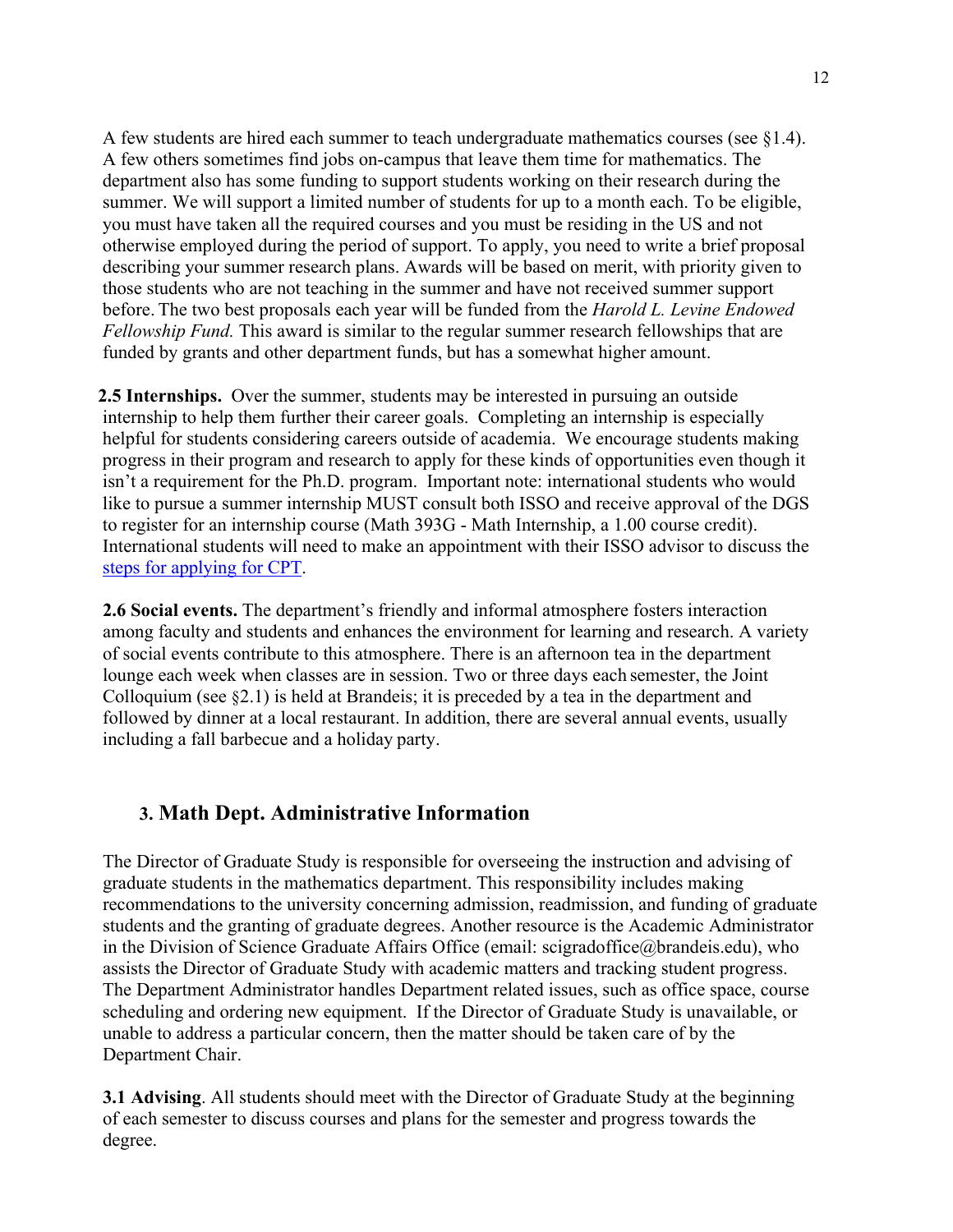The Director of Graduate Study serves as the primary advisor for all incoming Ph.D. students until a dissertation advisor is chosen (see 1.2.2). The dissertation advisor becomes the student's primary advisor.

The Elementary Mathematics Coordinator advises students on matters related to teaching.

**3.2 Evaluation.** The mathematics faculty meets at the end of each semester to evaluate the graduate students and a progress letter is sent to students in May. If there are any academic concerns that faculty have after the fall semester, the student will be notified. The academic performance and teaching performance of each student is reviewed. Each faculty member who has had significant contact with the student, in either a class, a reading course, dissertation work, or through undergraduate teaching, reports on the student's performance. Minor problems are handled informally by the Director of Graduate Study or the student's advisor. Major problems result in a letter to the student and a meeting with the Director of Graduate Study. These letters are usually quite serious and warn of the student's possible required withdrawal from the program if performance does not improve.

The following is a summary of requirements for Ph.D. students to maintain good academic standing. Failure to complete them in the suggested period can result in a warning to complete them by a specific date or risk withdrawal. See the relevant section of the handbook for more details (also, please see Appendix B: "Summary of Ph.D. Program Requirements"):

- **First Year Required courses:** Pass or place out of at least two per semester during first year. (See 1.1.)
- **Second Year courses:** Pass Second Year Seminar (See 1.2.1.). Pass two lecture courses each semester (remaining required courses and reading courses can count towards this requirement, the teaching practicum and  $2<sup>nd</sup>$  year seminar do not).
- **Advisor Selection:** Select research advisor at the end of the second year (See 1.2.2).
- **Third Year courses:** Pass one lecture course each semester (reading courses can count towards this requirement), unless student is registered for 401d research and receives approval from advisor for waiving the course.
- **Major/Minor exams**: Make significant progress on the major or minor exam by the end of the second year. Complete major exam by third year and minor exam by fourth year (at the latest). (See 1.2.4.)
- Language exam: Complete by the end of the third year. (See 1.2.5)
- **Teaching:** Take and pass an ELP course if required. Complete the Teaching Apprenticeship Program in spring of first year. Teach when required (at least four semesters). Take the Teaching Practicum each fall when you are teaching. (See 1.4.)
- **Dissertation:** Select an advisor and start a project in third year. Make significant progress by the end of the fourth year. (See 1.3.3.)

**3.3 Funding**. All students accepted in the Ph.D. program and in good academic standing receive a stipend for all five years (in the annual amount of \$25,000 for the 2021-2022 academic year) as well as health insurance and tuition coverage. Students who are TFs (Teaching Fellows) as part of their teaching requirement receive an additional \$1,950 per semester (for the 2021-2022 academic year). For more information on union negotiated rates, please review the new union contract (Local SEIU 509 for Grad Students) when it becomes available: https://www.brandeis.edu/human-resources/employee-resources/collective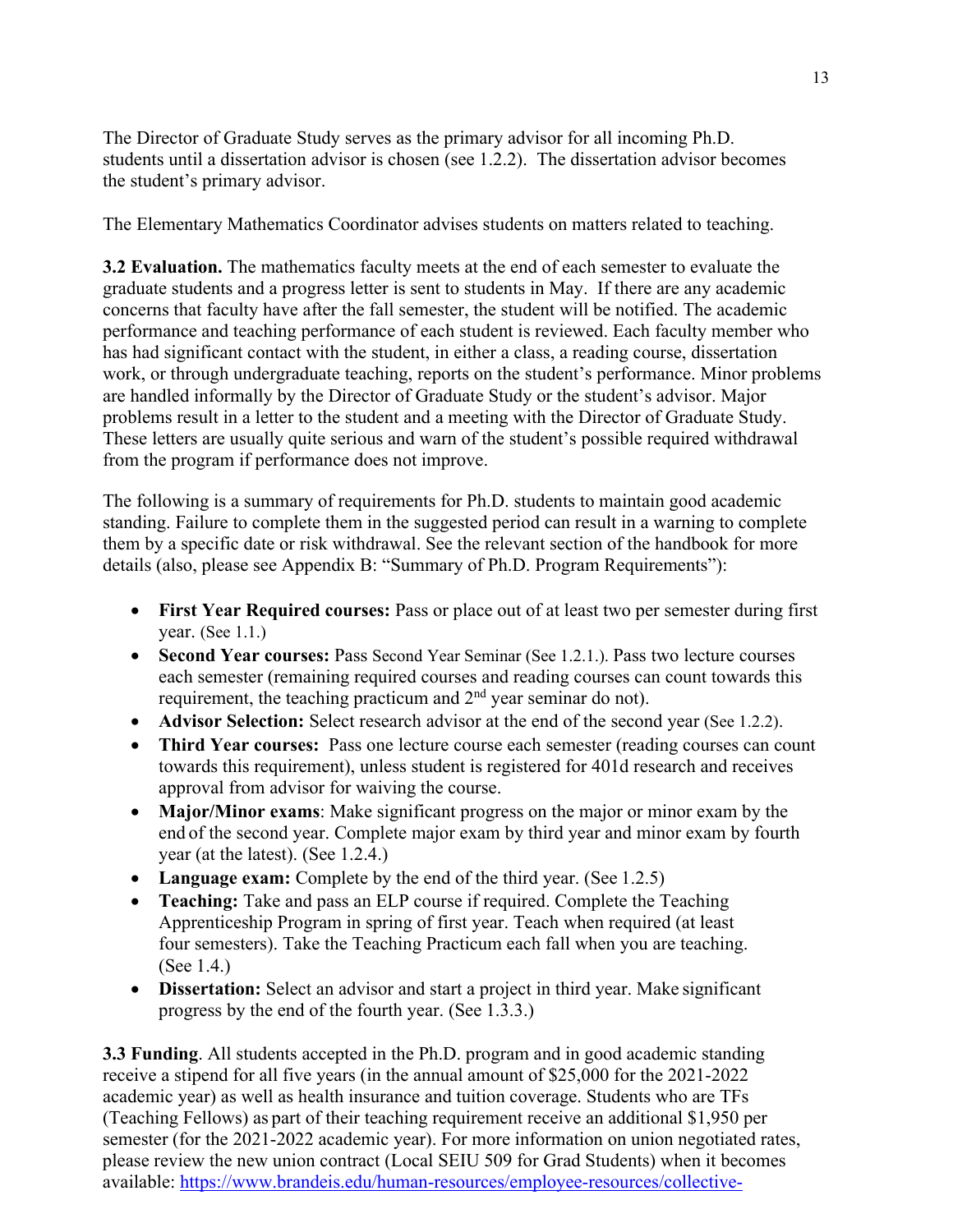bargaining/index.html. **Important Note about Pay:** In order to be paid, students need to be domiciled in the US, which means that they need to be living in the US during the period in which they are being paid.

**3.3.1 Funding Beyond the 5<sup>th</sup> Year.** Unless they are on a grant from their advisor, students beyond their fifth year do not receive funding and are responsible for tuition costs. Additionally, students must pay for University health insurance (\$3,509 for 2021-2022) unless they enroll in a qualifying alternative plan and complete the waiver form on the University Health Plans website.

Most 6th year students have completed all program requirements (with the exception of their dissertation/defense) and are considered "continuation" students by the Graduate School. Continuation students are charged \$837 for each fall and spring semester (for 2021- 2022). However, 6th year students who have NOT completed all program requirements (with the exception of the dissertation/defense) are counted as "post-resident" students by the Graduate School, which means that the 6th year tuition rate for each fall/spring semester would be \$1,673 (for 2021-2022). (Students in years 1-5 are NOT responsible for their tuition and health insurance costs).

Ph.D. students no longer on funding who are hired as Graders or Teaching Assistants through the Graduate School are typically eligible for tuition scholarships for the semester in which they are performing these duties. Students may also sometimes be hired to teach as an adjunct, in which case, they receive a higher pay rate but do not receive health coverage or a tuition waiver.

**3.3.2 Other Funding Opportunities.** Ph.D. students are strongly encouraged to apply for fellowships for which they may be eligible. Students from the U.S. may be eligible for graduate fellowships from the NSF and other government agencies offering very generous stipends. Some foreign countries also offer fellowships to nationals for graduate study in the U.S. Students interested in completing a grant application should reach out early on in the process (at least 4 weeks or more before the deadline) to our Grants Administration Office: scipreaward@brandeis.edu.

**3.3.3 University Prize Instructorship**. Ph.D. students interested in teaching upperlevel undergraduate courses should consider applying for a University Prize Instructorship. University Prize Instructorships, sponsored by the Graduate School of Arts and Sciences, awards a \$6,000 stipend to students to design and teach upperdivision courses in their field of research. Instructorships are awarded to exceptional doctoral candidates who have made substantial progress toward their degree. Up to six instructorships will be awarded to candidates (across GSAS) who propose courses that contribute substantially to the undergraduate curriculum and candidates who have demonstrated excellence and commitment to teaching. Selection criteria also include the quality of the proposed course (as demonstrated by the syllabus), its relevance to the curriculum, and its potential appeal to undergraduates. Instructors may elect to co-teach and split the stipend equally. In this case, each applicant must fulfill the eligibility criteria and complete all parts of the application. Please see more information here: https://www.brandeis.edu/gsas/student-resources/upi.html.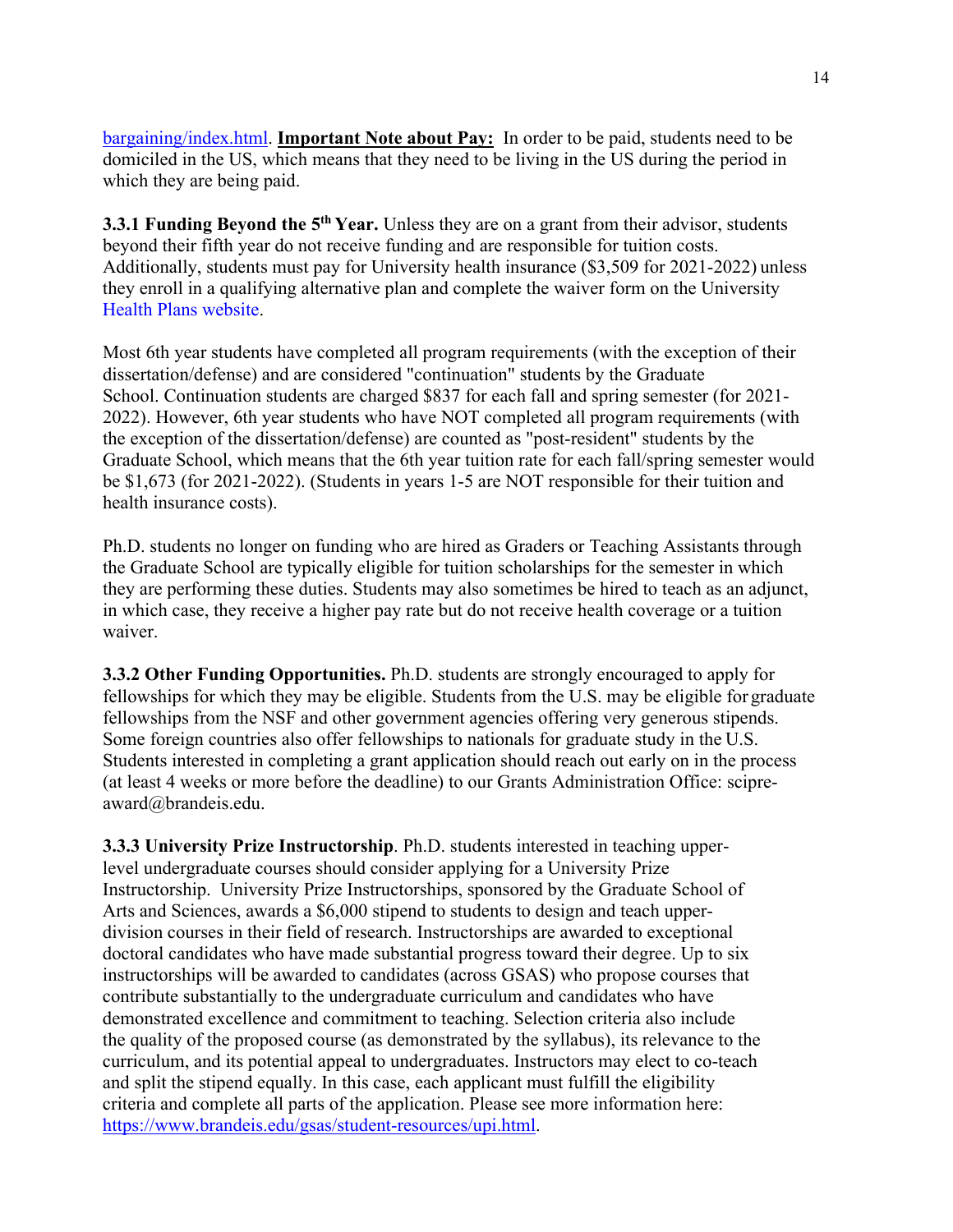**3.4 Student Rights & Responsibilities**. The university's Rights and Responsibilities Handbook sets forth policies governing rules of conduct that apply to all Brandeis students. The Rights and Responsibilities Handbook also explains university policies.

**3.4.1 Math Department Responsibilities.** Within Brandeis, the Mathematics Department forms a strong community that values research and learning and cultivates an atmosphere of respect and support for fellow students, faculty and staff. As a graduate student in the department, you are responsible for helping maintain that environment.

One aspect of this worth stressing is our dedication to teaching. The graduate students in mathematics have a reputation for sharing their enthusiasm for the subject and providing quality instruction to the undergraduates. We expect you to do your part to maintain that reputation and the strong teaching culture in the department.

On a less lofty note, we have to remember to take care of the physical environment as well as the intellectual one, and keep the shared offices, lounge, and kitchen reasonably clean.

# **4. Resources for Graduate Students and How to Get Help.**

If at any point during your graduate career, if you have questions/concerns or are hitting challenges, there are many people here on campus that are here to help and support you. Before we go into specifics of who to go to for help, please know that the majority of people on campus are "responsible reporters." This means that they are obligated to share any information that has been disclosed to them regarding discrimination, harassment, or sexual misconduct with the Office of Equal Opportunity. If you are hoping to have a confidential conversation about one of these topics, you will find a list of confidential resources later in this section.

Most issues can be best handled by those closely associated with your graduate program or with Division of Science staff and faculty, so we encourage you to seek out assistance from within this group first. We recognize that sometimes there may be a particular person that you are more comfortable speaking with or that one faculty member may be holding multiple roles/positions, but we suggest that you reach out to for assistance in the following general order (see schematic at the bottom as well):

- Your Advisor: Your first stop should be your advisor, if you have chosen one by this point. Your advisor will have the most intimate knowledge of your research/program progress and career goals, and is here to help train and guide you. Advisors usually have regular meetings with their students, and you are encouraged to use this time to talk about anything that's on your mind—not just your latest research results.
- **A member of your Major Exam committee (once you have one):** You are always welcome to reach out to individual faculty on your committee. While not tied to your progress as closely as your advisor, they will be familiar with your progress in your program and will have sufficient background knowledge on your project and your goals to provide personalized support.
- **DGS (Director of Graduate Study):** This faculty member oversees your grad program as a whole and is here to support all students in the program. The DGS will be extremely knowledgeable in the program's requirements and is also tuned in to the current GSAS and University policies. If you are early on in your grad program and have not yet chosen an advisor, the DGS is here to support you. After you have an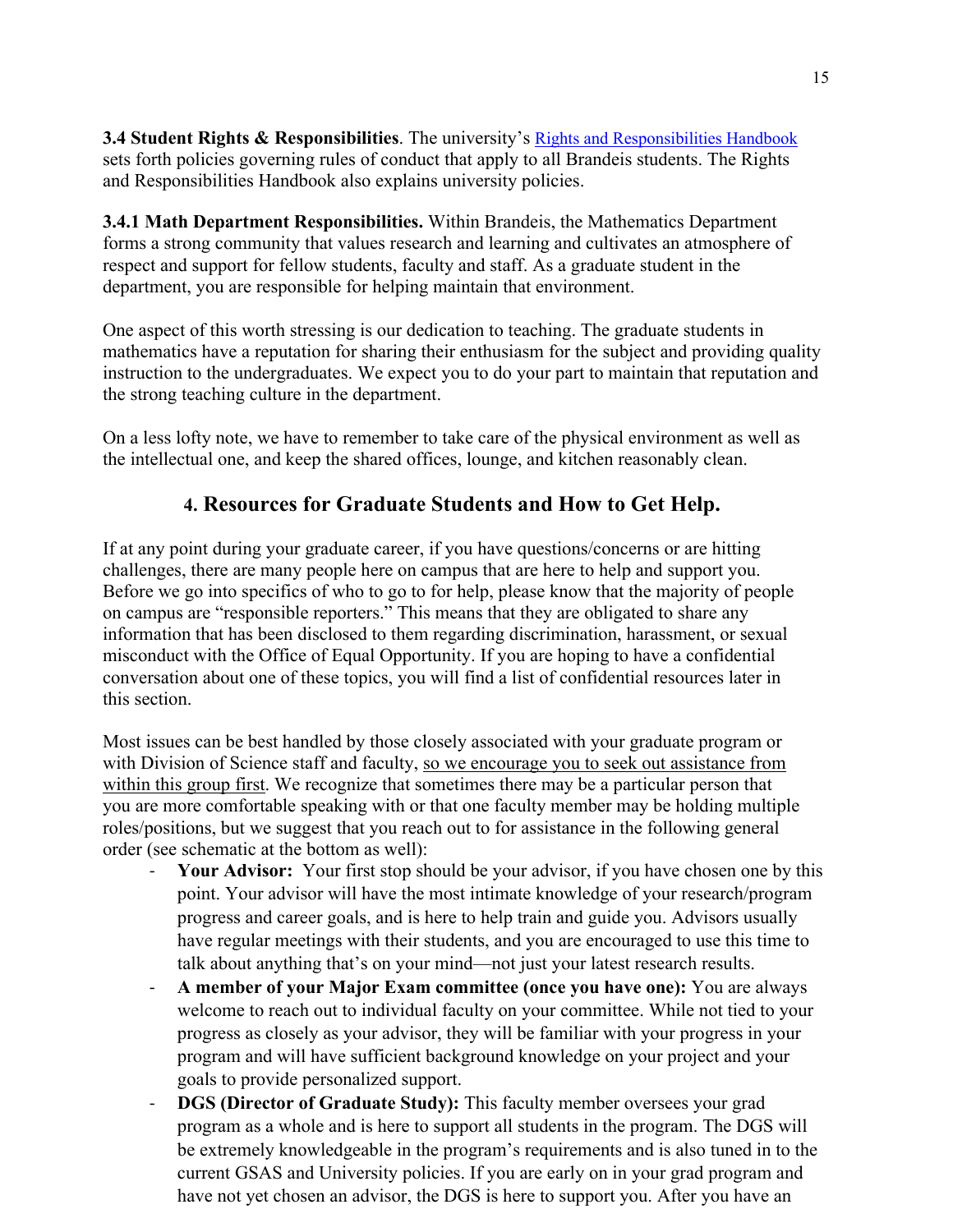advisor, this may be a good place to start if some students in the program have shared concerns that they would like to discuss. The specific faculty member who fills this role may change from year-to-year, so check with your program administrator or check your program website for the current DGS first. In academic year 2021-20222, your Director of Graduate Study/DGS is Omer Offen.

- Your program's Department Chair: This faculty member oversees the department that your grad program falls under and is a step above your DGS. If you have concerns that aren't necessarily specific to your grad program but are relevant to the department as a whole, the chair may have good insight. This may be a good person to talk to if concerns are shared with other populations in the department such as staff, postdocs, or undergraduates. The specific faculty member who fills this role may change from yearto-year, so check with your program administrator or check your program website for the current Chair. In academic year 2021-20222, your department chair is Olivier Bernardi.
- **The Head of the Division of Science:** This faculty member oversees the entire Division of Science and works to support all of the departments and graduate programs within the sciences. This would be a good person to have a conversation with if people from different graduate programs or departments have a shared concern or issue that they would like to raise. The head of the Division of Science has frequent meetings with individual program and department chairs, as well as with leaders across the University, so they will be knowledgeable of current Division and University practices. They are here to support and advocate for the entire science community. As with the DGS, the faculty member in this role can change from time-to-time. In academic year 2021-20222, the chair of the Division of Science is Bulbul Chakraborty.

In parallel to these program-level and Division-level faculty resources, there are non-faculty resources within the Division who you can go to for help. The following are good places to go to for help, you should go there first with administrative questions:

- **The Division of Science Graduate Affairs Office:** This office is the administrative home for most of the graduate programs within the Division of Science, including yours. The staff here work closely with grad students and with faculty to administratively oversee those graduate programs and student progress. The staff in this office know your program's faculty, are well-versed in your program's requirements and policies, and are up-to-date with the other sources of support oncampus. If you are unsure about whom to talk to first, the DivSci is often a good place to start as they can help you decide whom to approach and how to have that conversation.
- **Your Department Administration:** These staff work in your department's office and are here to help their entire department community. These staff may be a bit less familiar with your graduate program requirements, but they know your department's faculty and any non-grad-program details about your department well.
- **The DivSci Pre-Award Office:** If you are applying for grants or fellowships, please loop these staff in. They may be able to provide guidance and help you navigate the submission process.
- **Your program's Grad Department Representatives (GDRs):** These graduate students were elected to represent the student body. One of the roles of the GDR is to bring concerns from students as a whole to the program faculty or to GSAS, so if you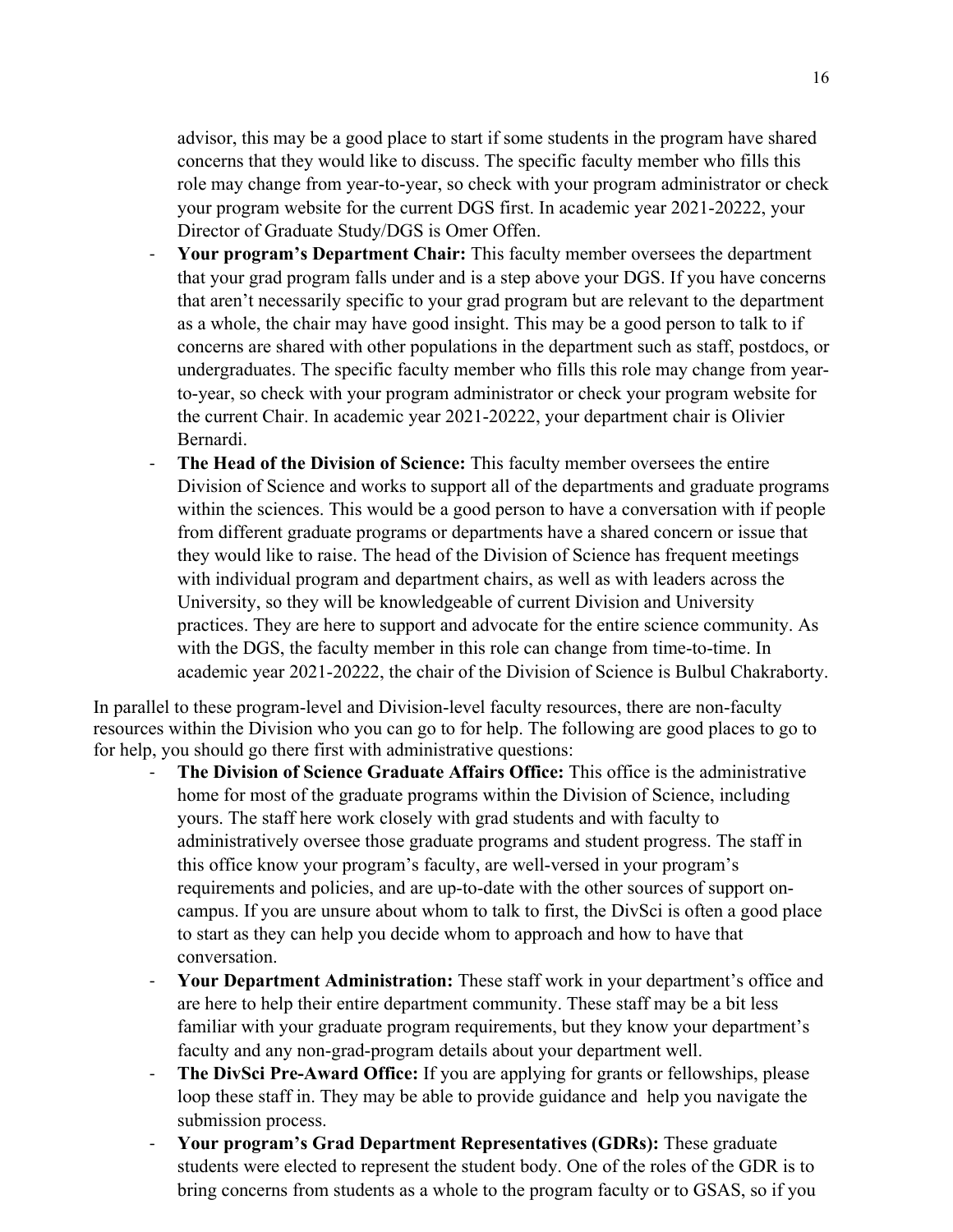have a concern that you are comfortable discussing with your GDR, it's a good idea to let them know. They cannot bring these concerns to the faculty to advocate for all students if they don't know about them, and there may be other students with similar concerns. Your GDRs may hold a student "town hall" once a semester or year to bring up issues, and this is a good forum to discuss some topics that may be weighing on your mind.

Only if you have not made sufficient progress in those discussions, you could then escalate the conversation above the Division of Science by speaking with the **Graduate School of Arts and Sciences (GSAS)**. GSAS oversees all graduate programs within the school of Arts & Sciences at Brandeis and is invested in the success of all graduate students in these programs. Depending on the topic that you have raised with faculty or administrative staff, they may have already contacted GSAS for advice/assistance on how to help or to handle the next steps. If you'd like to reach out to GSAS for help, we recommend that you connect with Kate Slater, Assistant Dean of Student Affairs.



Outside of the general hierarchy of places to go to for help there are various other entities on campus here to support students. These resources on campus are dedicated to supporting graduate students:

- **Graduate Student Affairs (now called Office of Graduate Affairs)** This office is a home and source of support for all graduate students at Brandeis, including those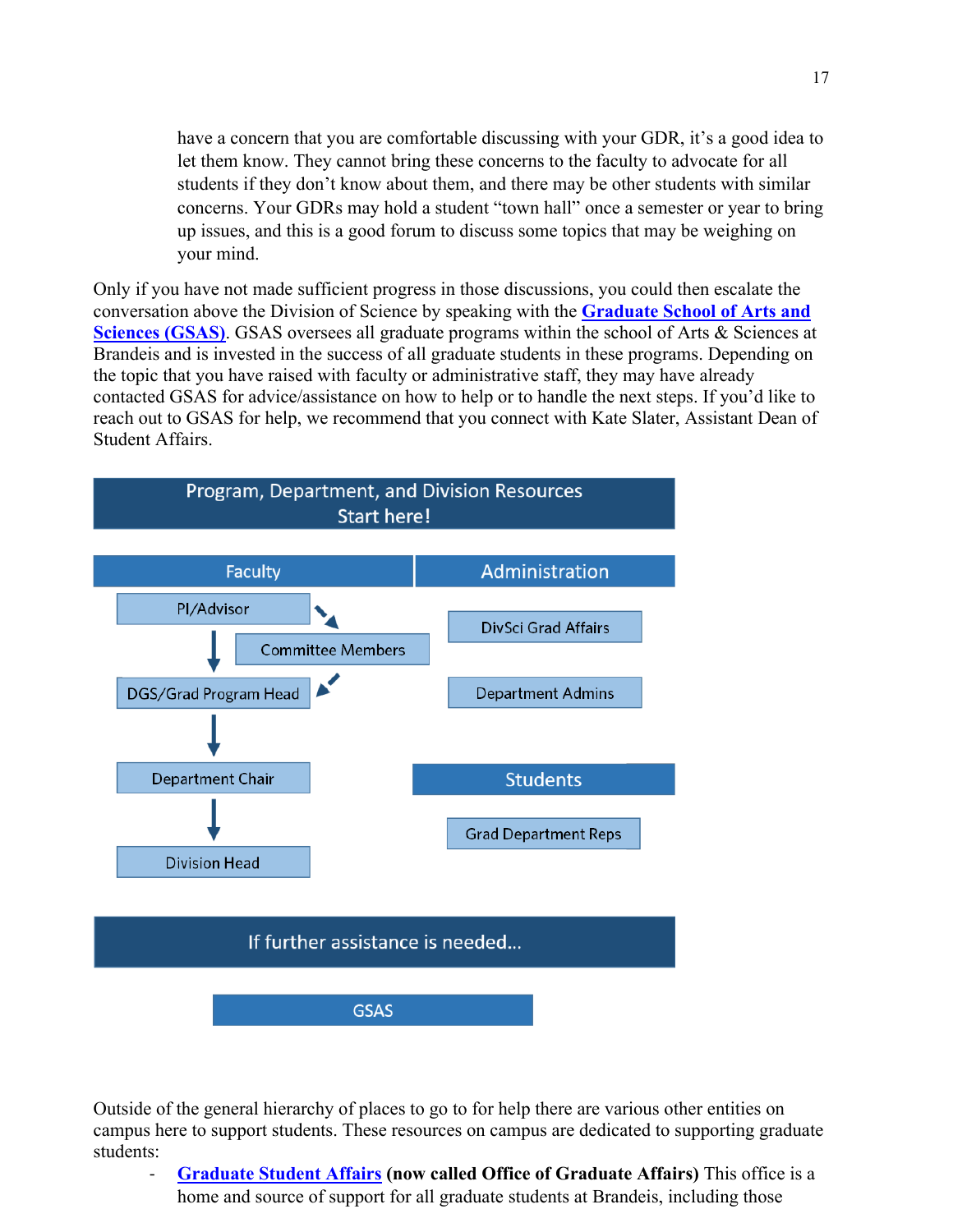studying at the Heller School, the Rabb School, or the International Business School. Graduate Student Affairs provides students with information and events about graduate life at Brandeis and community resources. If you'd like to reach out to this group, we recommend that you contact Jessica Basile, Assistant Dean of Graduate Student Affairs or Steve Weglinski, Assistant Director of Graduate Student Affairs.

The Graduate Student Association (GSA): Supported by Graduate Student Affairs, the GSA is an independent student body that represents all graduate students and provides a platform for graduate students to raise issues and concerns and build community. If you have a concern about an issue affecting graduate students that extends past your program, department, and the Division of Science, the GSA is a good group to talk to. To connect with them, visit their website to see the current year's grad student executive committee.

There are some offices on campus that specialize in specific topics and who will almost always be the best resource for those topics:

- **The Office of Research Administration (ORA): ORA, which reports to the Vice** Provost for Research, can help with issues related to research integrity and compliance. If you want to discuss the possibility of research misconduct, you may wish to report things there directly.
- **The International Students and Scholars Office (ISSO):** ISSO supports all of Brandeis' international students and scholars. This office determines visa eligibility and prepares and issues visa documents. If you ever have any questions about your Visa or any of the associated regulations (e.g. travel, CPT, OPT), you should reach out to your ISSO advisor. They can advise students on rights and responsibilities and provide guidance regarding issues that may impact your legal status. Their website also has a collection of useful information for international students.
- **Student** Accessibility **Support**: If you are a student with a disability and in need of academic or non-academic accommodations, this office can support you and help you navigate this process. The definition of a person with a disability is broad, and may students who do not think of themselves as students with disabilities may qualify for support under the law. Even if are you not sure if you will quality, you are encouraged to reach out to SAS.

As mentioned at the start of this section, there are some topics that responsible reporters on campus cannot keep confidential, and those are issues of discrimination, harassment, or sexual misconduct. The office on campus that addresses these issues is the **Office of Equal Opportunity (OEO).** OEO provides information regarding support resources, information about taking action (internal resolution processes and criminal action), inquiries and investigations into concerns, processes to address grievances, and training for the Brandeis community. Please visit their website for contact information and steps (and an online form) to file a report. You are welcome to contact a resource listed above for support or advice about these topics, but they will be obligated to share the issue with OEO.

If you would like to have a *confidential* conversation with someone on campus, the following are our on-campus confidential resources:

- **The Brandeis** Counseling **Center (BCC)**: The BCC provides counseling for students in times of stress, and encourages them to ask for help with their most immediate concerns. Counseling is available to all students regardless of whether they have the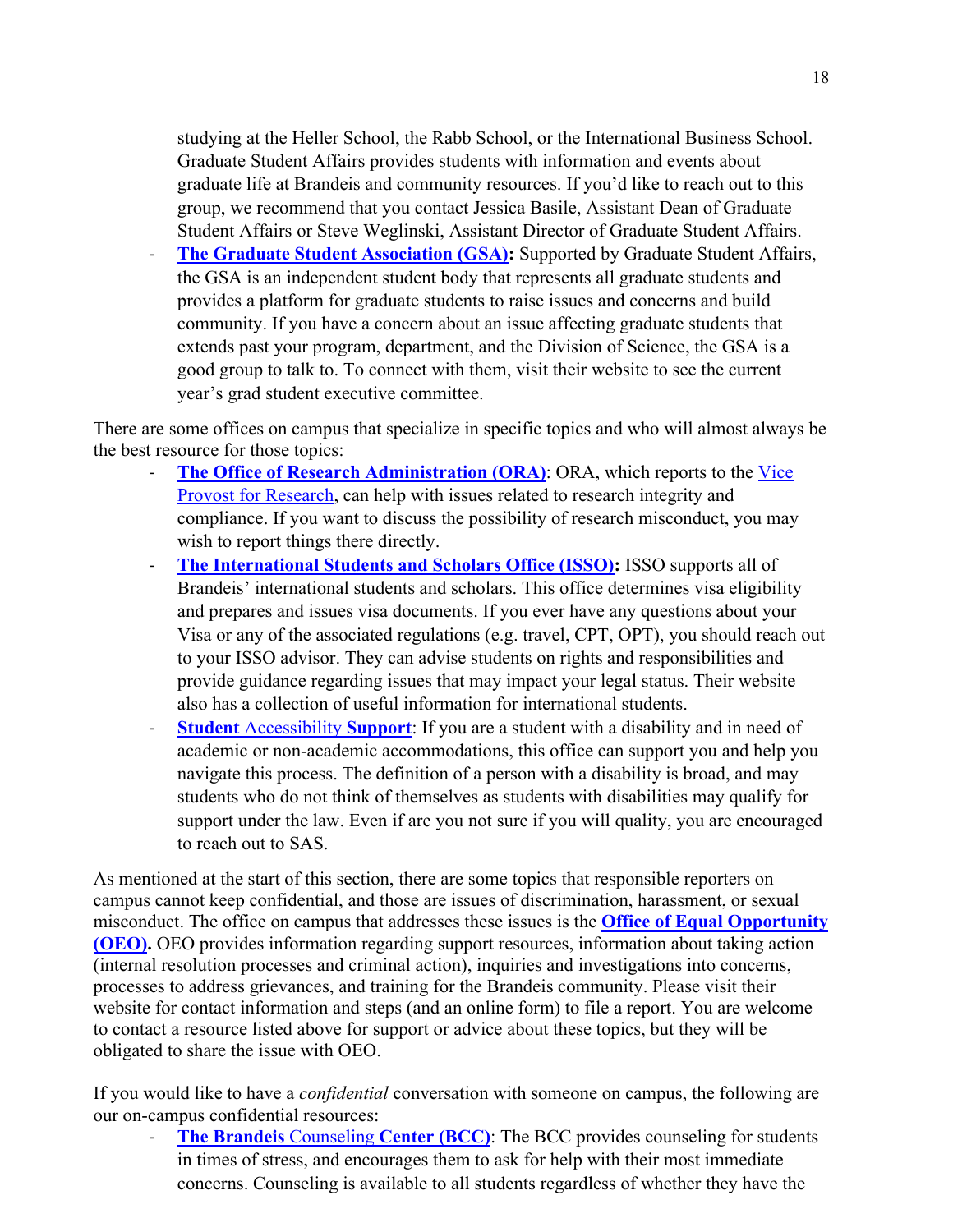Brandeis student health insurance plan or not. If you are struggling and need someone to talk to, we encourage you to reach out to the BCC.

- **The Prevention, Advocacy, and Resource Center (PARC):** PARC provides education, empowerment and support related to sexual assault, sexual harassment, dating/domestic violence and stalking. This group is a confidential, student-centered resource serving all members of the Brandeis community who have been impacted by violence.
- **The University Ombuds**: This office is a confidential, independent, impartial, and informal resource for all members of the Brandeis community. They provide a safe space to talk confidentially and off-the-record about difficult situations and offer conflict resolution support.
- **The** Chaplains **in The Center for Spiritual Life**: The Brandeis chaplains offer counseling, support, and community to students of all faiths. They oversee on-campus worship and student religious life while also offering community support in times of joy and crisis.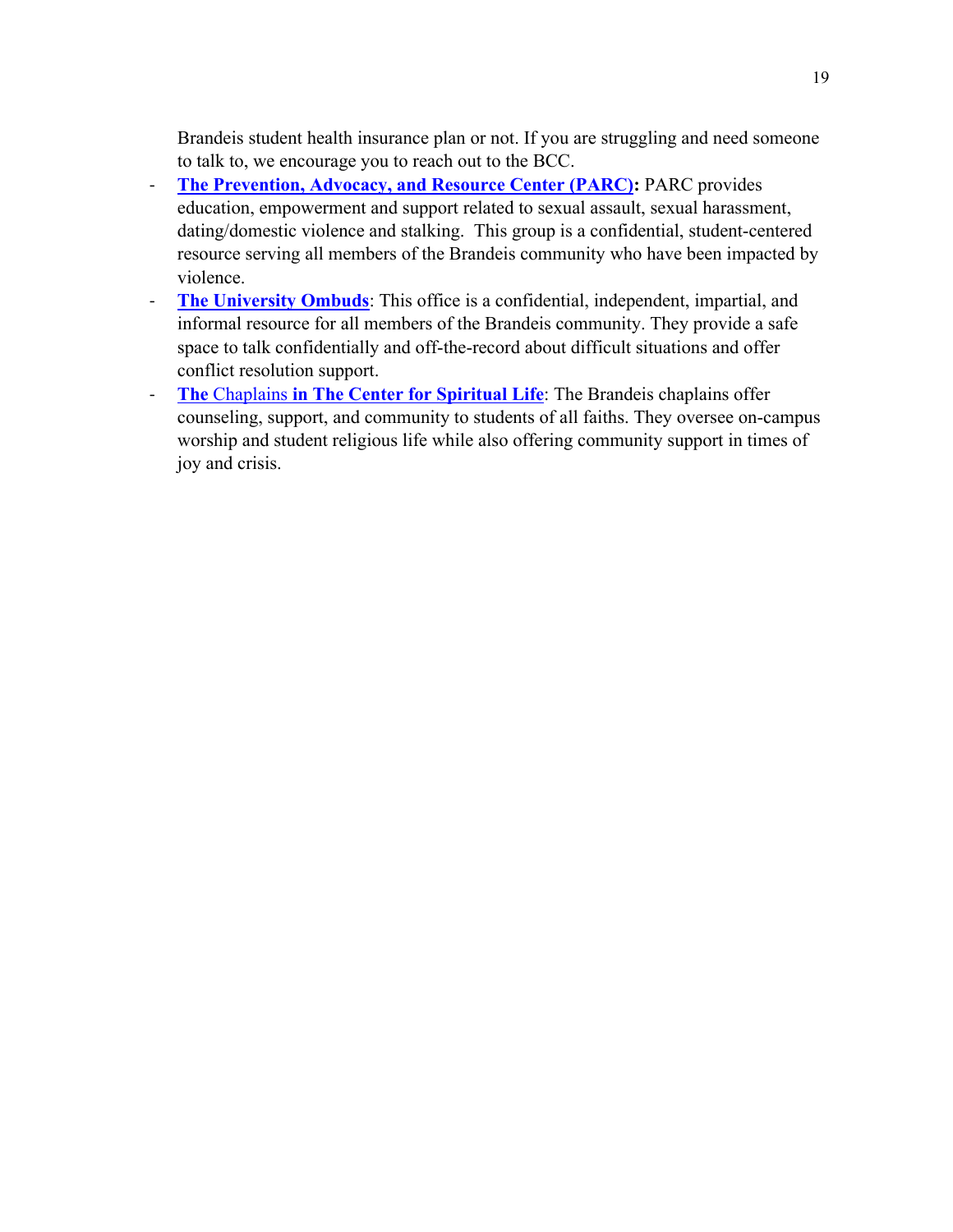### **1. Appendix A: Contact Information**

- $\bullet$  Department Chair: Olivier Bernardi (bernardi $\omega$ )
- Director of Graduate Study: Omer Offen (offen@)
- Graduate Committee: Mark Adler (adler@), Thomas Fai (tfai@), Olivier Bernardi, Omer Offen
- $\bullet$  Elementary Mathematics Coordinator: Rebecca Torrey (rtorrey $\omega$ )
- $\bullet$  Math Department Administrator: Catherine Broderick (cbroderi $\omega$ )
- Academic Administrator: Emily Palmer (emilydpalmer $(\hat{\alpha})$  / (scigradoffice $(\hat{\alpha})$ )
- Grad Student Representatives: Shujian Chen (shujianchen $(a)$ ), Rebecca Rohrlich (rebeccarohrlich@brandeis.edu), Alex Semendinger (alexsemendinger@brandeis.edu)

#### **Language Examiners:**

- **•** French: Bellaiche or Daniel Ruberman (Ruberman $(\widehat{a})$ )
- German: Omer Offen (offen $(a)$ )
- Russian: Kleinbock (kleinboc $\widehat{a}$ )

### **Placement Examiners:**

- Algebra I (131a): Bernardi
- $\bullet$  Algebra II (131b): Kiyoshi Igusa (igusa $\omega$ )
- Geometry of Manifolds (140a): Danny Ruberman (ruberman $(a)$ )
- Real Analysis (141a): Rahul Krishna (rahulkrishna $\omega$ )
- Complex Analysis (141b): Mark Adler (adler $(\hat{\omega})$ )
- $\bullet$  Topology I (151a): Ruth Charney (charney  $\omega$ )
- $\bullet$  Topology II (151b): Ruth Charney (charney  $\widehat{a}$ )
- Advanced Bifurcation Analysis (161a): Jonathan Touboul (jtouboul@)
- $\bullet$  Numerical Methods (162a): Thomas Fai (tfai $(\hat{a})$ )

# **Important Offices:**

- $\bullet$  Math Department: Goldsmith 218, 781-736-3050
- Division of Science Graduate Affairs Office: Ros-Kos Connector Room 3-RK02, 781-736-2369 (Emily)/ 781-736-2352 (main line), scigradoffice@brandeis.edu
- Graduate School: Bernstein Marcus Administration Building (in the basement), 781-736-  $3410$ , gradschool@brandeis.edu. Your primary contacts there will be: Kate Slater, Assistant Dean of Graduate Student Affairs (kateslater@brandeis.edu) and Lizz Kurian, Budget Administrator (she manages the finances for PhD students) (kurian@brandeis.edu)
- Registrar: Kutz 121, 781-736-2010, registrar@brandeis.edu
- ISSO: Kutz 215, 781-736-3480, isso@brandeis.edu
- GSAS's Center for Career and Professional Development: Your primary contact there will be Assistant Director Marika McCann (marika@brandeis.edu)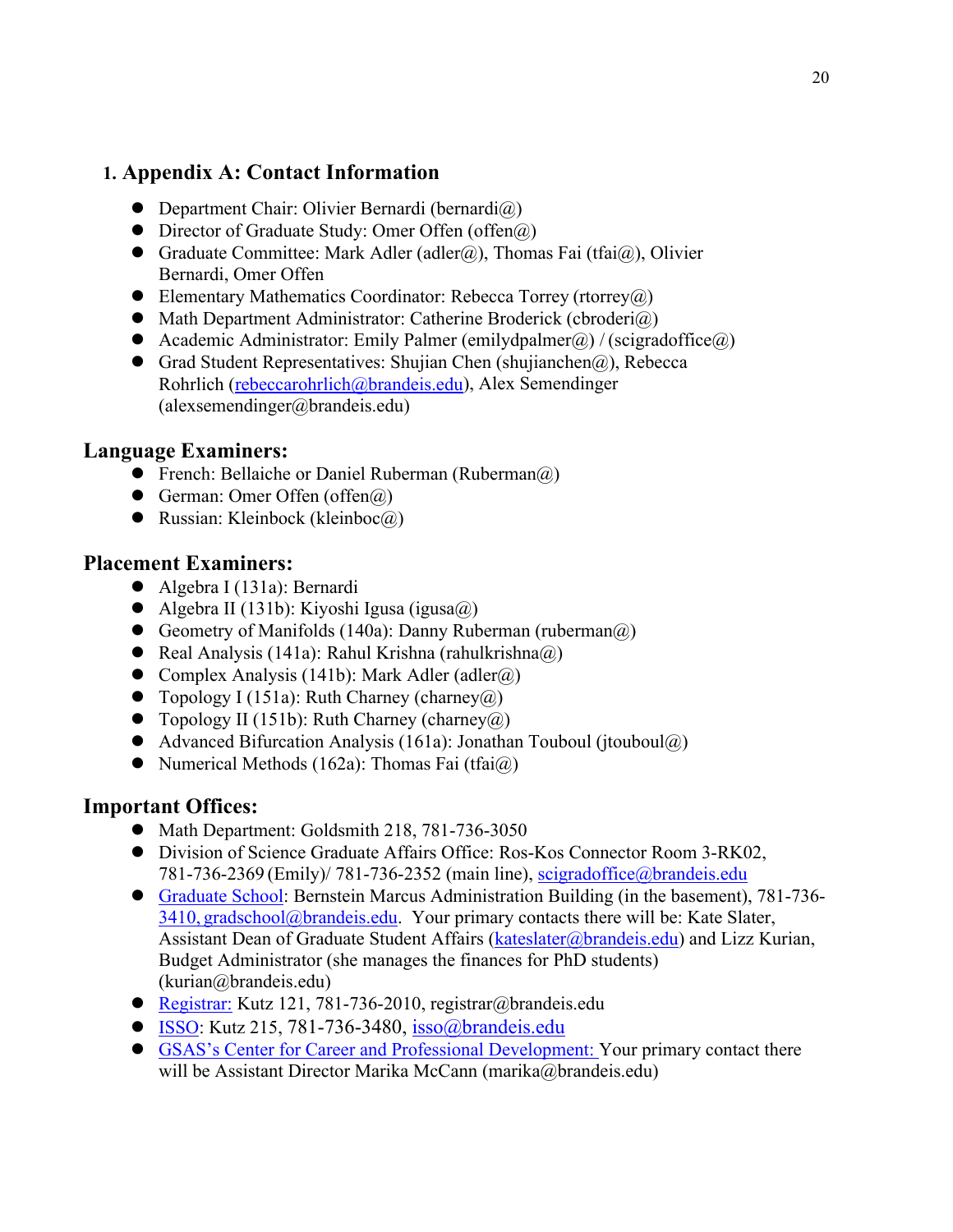# **2. Appendix B: Summary of Ph.D. Program Requirements**

# **\*\*NOTE\*\*: ALL Students MUST be enrolled in at least 12 credits to be considered a full-time student.**

# **1) First Year Program:**

- Four core courses: 131a (Algebra I), 141a (Real Analysis), 141b (Complex Analysis), 151a (Topology I)
- $\bullet$  One or two of the remaining three required courses\*

### **2) Second Year Program:**

- Two lecture courses in the fall and two in the spring (reading courses and remaining Required Courses count, but the Teaching Practicum and Second Year Seminar do NOT)
- 204a Teaching Practicum (taken in the fall when teaching; the 4 semester teaching requirement may be filled starting in the second year onwards)
- 200a Graduate Seminar (spring semester)
- Select advisor and begin working on major or minor exam
- Foreign Language Exam (may also be completed in 3rd year)
- Division of Science Responsible Conduct of Research (RCR) Workshop

### **3) Third Year Program:**

- One additional lecture course (reading courses may count, but the Teaching Practicum does not).
- $\bullet$  Minor Exam (may also be completed in 4th year)
- Major Exam
- NOTE: if taking 401D Dissertation Research, your advisor may waive the lecture course requirement.

# **4) Fourth Year Program:**

- 401D Dissertation Research (12 Credits)
- It is recommended to take one additional elective course.

# **5) Fifth Year Program: 401D Dissertation Research (12 Credits)**

\* In addition to the four core courses, students are required to take at least three of the following seven courses: 131b (Algebra II), 151b (Topology II), 140a (Geometry of Manifolds), Math 161a (Advanced Bifurcation Analysis), Math 162a (Numerical Methods), Math 165a (Probability), and Math 164a (Partial Differential Equations).